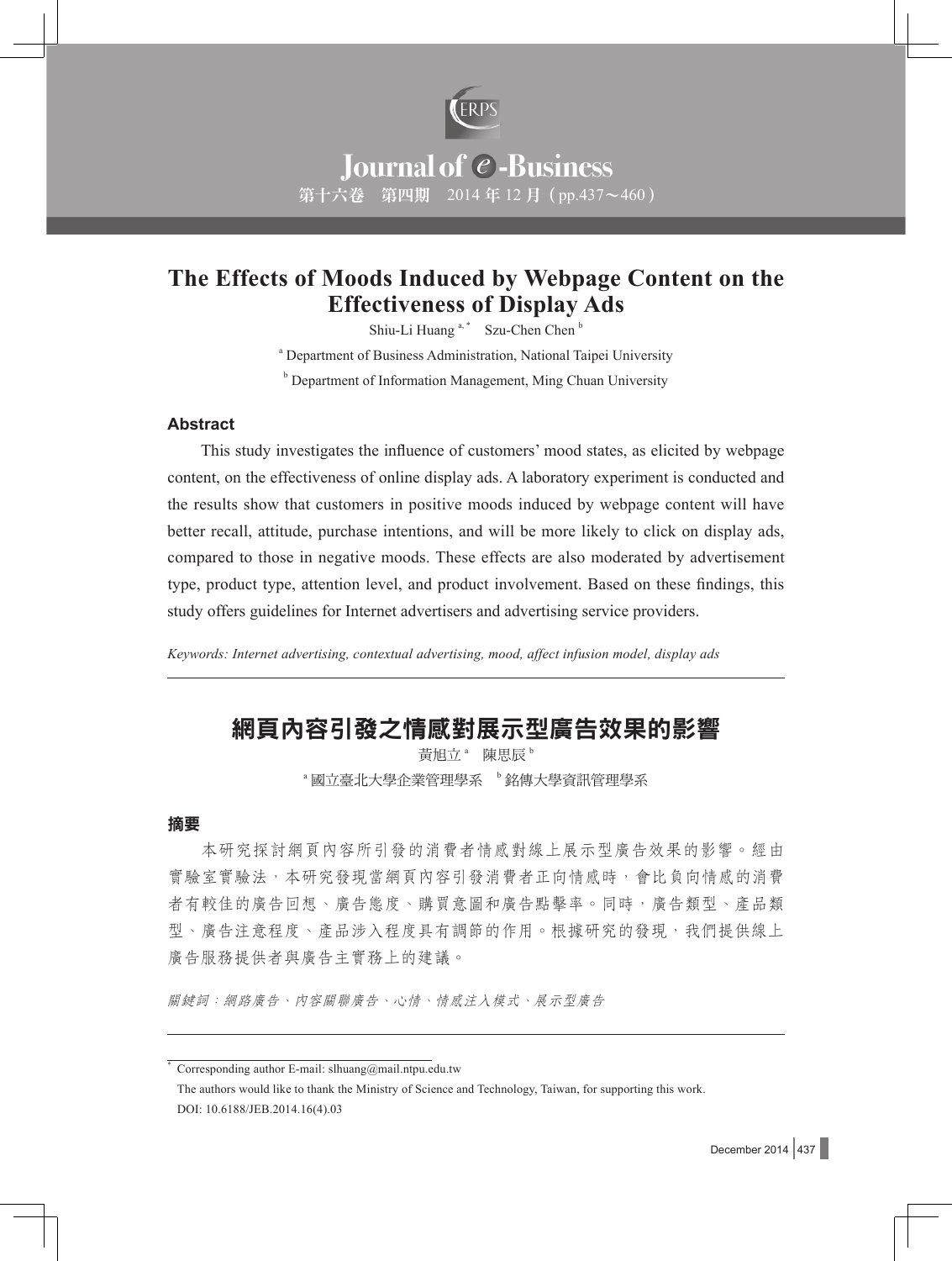## **1. Introduction**

According to Interactive Advertising Bureau (IAB), online advertising revenues continue to increase at a high rate (about 17 percent every year). How to effectively deliver online ads is a critical issue in the Internet era. Consumers' mood states are typically considered an important factor affecting advertisement effectiveness (Gardner, 1985), and have been widely studied in the context of traditional media; however, the influence of webpage readers' mood states on the effectiveness of online advertising has not been examined adequately, and to the best of our knowledge, very little empirical research on this issue exists. Since the World Wide Web is an important medium for advertising and customers may have different responses to advertisements conveyed through different media (Lin and Chen, 2009), exploring the role of mood states induced by webpage content in Internet advertising is critical.

Marketing communications, e.g., advertising, may affect consumer responses by inducing mood states from the *context* in which the communication appears (Gardner, 1985). For instance, music in a physical store or programs on TV can induce consumers' mood states and further affect their responses to ads in the context. According to eMarketer, an independent market research company, search and display ads are the most popular ad formats, making up roughly 90% of online ad spending share (Fredricksen, 2012). While search ads are placed on the results pages of search engines to match the key search terms entered by users, display ads are placed on webpages that include more actual content and are more likely to induce mood states. The present study focuses on the effect of mood states induced by webpage content on the effectiveness of online display ads. Consumers may generate positive, negative or neutral moods when they read the content of a webpage (the context of display ads). The induced moods may influence customers' evaluations of embedded display ads.

Existing Internet advertising services such as Google AdWords and Yahoo! Search Marketing have not considered the effect of content-induced mood states (Deane and Pathak, 2009; Geddes, 2012). In order to deliver effective display ads, the interaction effects among mood states, ad types, product types, product involvement and attention levels must be understood. The relevance of a target stimulus to the recipient and the attention level paid to the stimulus influence how the recipient processes the information content of the stimulus and how moods infuse this process (Cacioppo et al., 1986; Forgas, 1995). In addition, the type of ad (emotional vs. informational) and the type of advertised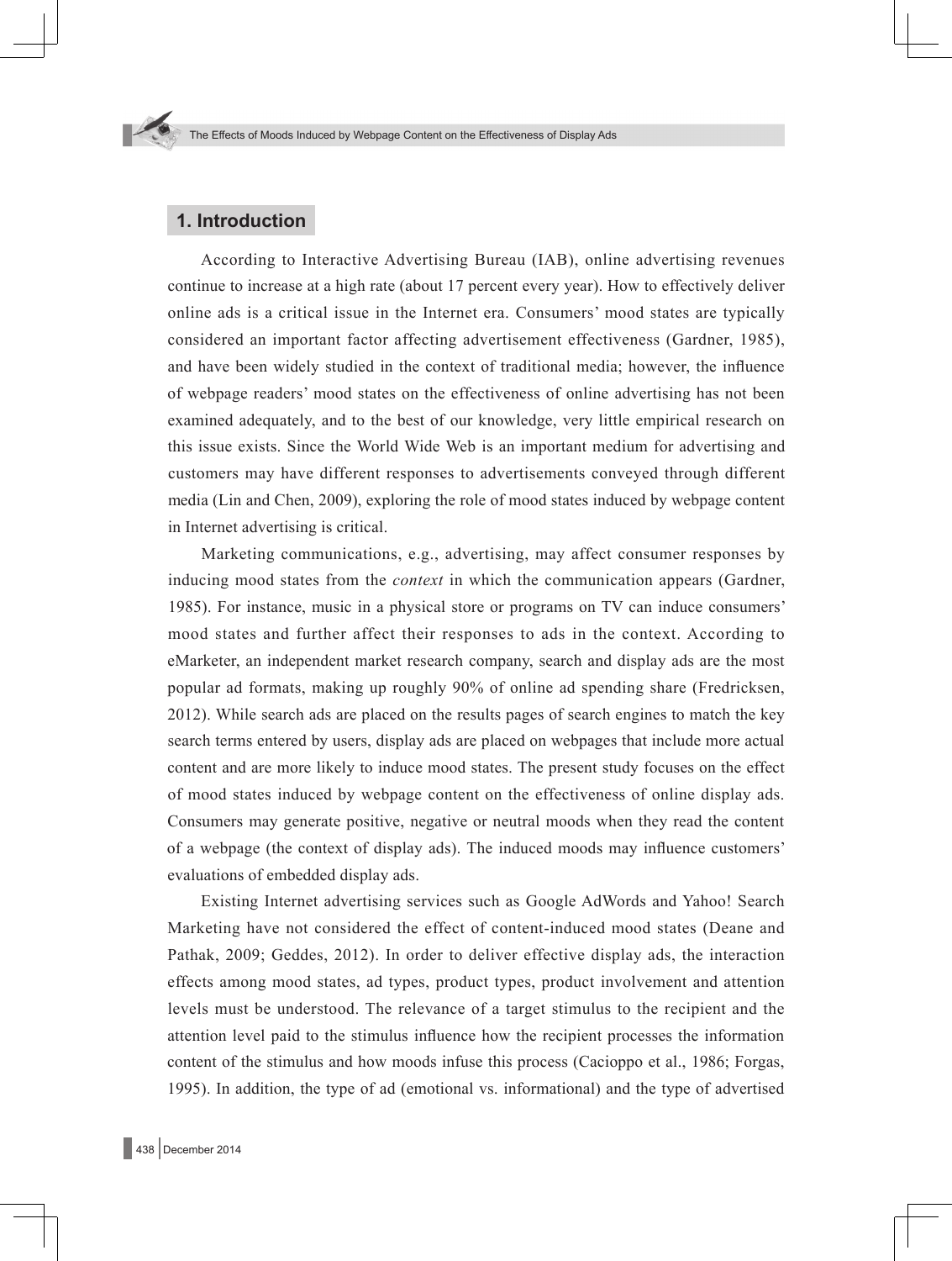product (hedonic vs. utilitarian) may moderate the mood effects. Affects would be more important than judgements in explaining attitude toward ads when consumers face emotional ads or hedonic products (Ding and Lin, 2012; Edell and Burke, 1987). Existing studies have not systematically investigated the interaction effects among these factors. The present study fills this gap with the aim of helping advertising service providers deliver more effective online ads. We conducted a laboratory experiment to examine the effects that this paper describes. By understanding these effects, Internet advertising service providers can improve their services by analysing the mood states elicited by webpage content and consumers' product involvement and can ensure the presentation of suitable advertisement types and product types online.

We expect that delivering online ads according to mood states induced by webpage content will allow for improved advertising effectiveness. Contextual advertising handles the task of how to place ads in webpages based on the webpage content. This study contributes to advertising research by offering a conceptual model that explains the effects of mood states induced by webpage content on the effectiveness of display ads and by providing guidelines to improve contextual advertising.

#### **2. Theoretical Background and Hypothesis Development**

#### **2.1 The Effects of Mood States on Recall**

The results of past studies are consistent in finding that customers in positive mood states recall more information about advertisements than do those in negative mood states. Goldberg and Gorn (1987) investigated how happy and sad TV programs affect reactions to commercials and found that recall was superior under the program-induced positive mood relative to program-induced negative mood. Mathur and Chattopadhyay (1991) reported that viewers in a positive mood induced by a happy TV program recall more of the advertisement compared to viewers in a negative mood induced by a sad TV program. Hadjimarcou and Marks (1994) used magazine stories to manipulate readers' mood states and found the similar phenomenon. The subjects in a positive context-induced mood recalled significantly more positive information than those in a negative context-induced mood.

One possible reason for this phenomenon is that people in positive moods tend to see relatedness and interconnections among cognitions and are able to create wider and more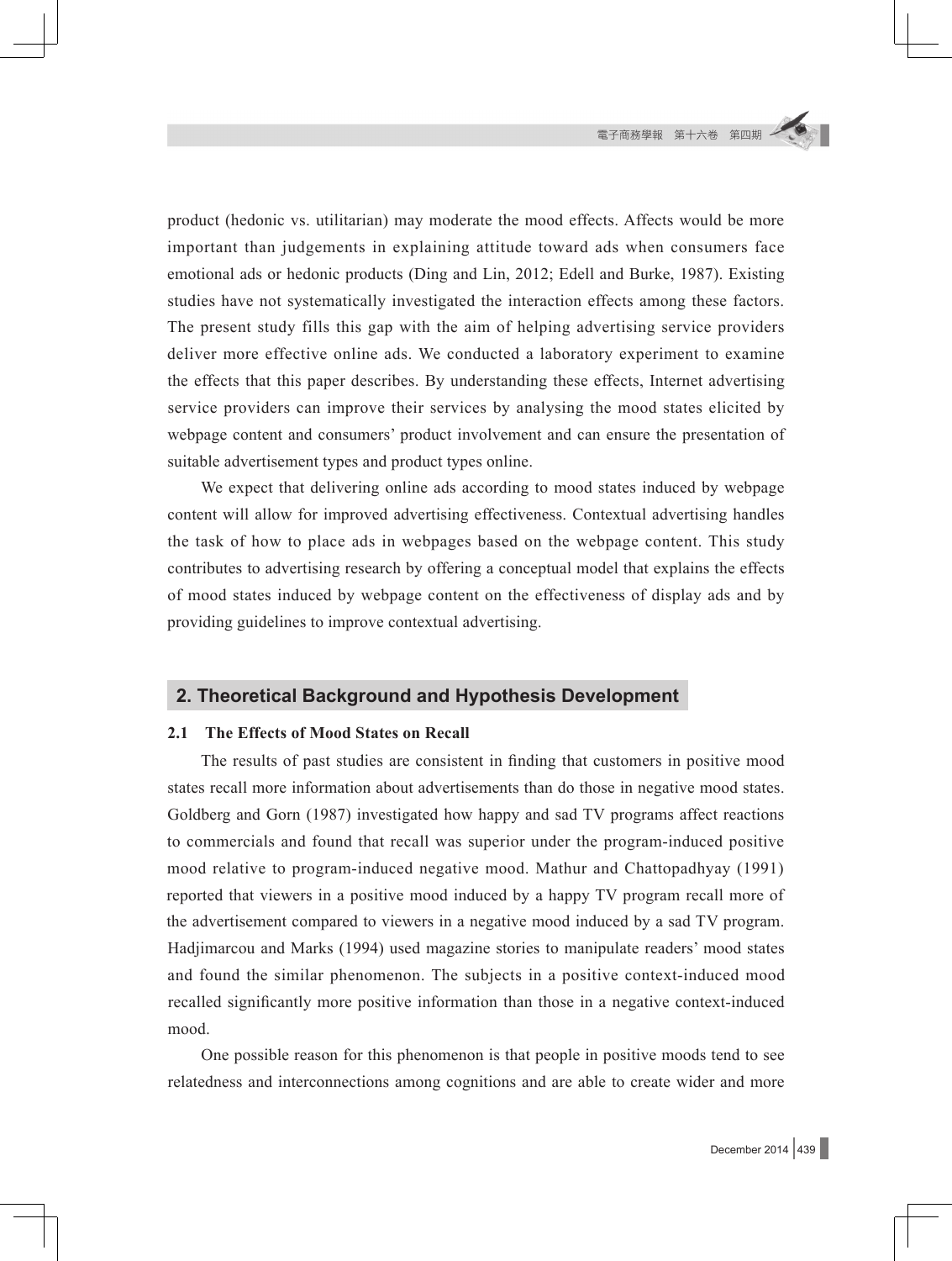integrated knowledge structures, which permit more efficient processing of information (Isen and Daubman, 1984). Another reason is that people become more engrossed with the cause of their negative mood and thus allocate more attentional resources to the context (the cause of the mood) and less to the advertisement (Clark and Isen, 1982). In contrast, people in a positive mood are more receptive to the advertisement. Therefore, this study proposes the hypothesis:

H1*: Consumers in positive mood states induced by webpage content have better recall of display ads than do those in negative mood states.*

#### **2.2 The Effects of Mood States on Attitude**

Gardner and Wilhelm (1987) used written stories to induce mood and found that consumers in positive moods have more positive attitudes toward advertised brands. Goldberg and Gorn (1987) induced customer moods by showing them television programs followed by advertisements. Their results showed that customers in positive moods made more positive comments about both the programs and the advertisements, while those in negative moods made more negative comments about both. Kamins et al. (1991) found that consumers have better attitudes toward advertisements when their moods, as induced by television program, are consistent with the advertisements in question. Although past studies on TV commercials have not obtained uniform results, studies in general indicate that customers in positive moods have better attitudes toward advertisements.

In the Web environment, some studies (Cheng et al., 2009; Kim et al., 2009; Park et al., 2008a) found that website atmospherics, such as product presentation, background music and colour, can influence consumers' feeling states and affect cognitive and conative responses. They noted that people who feel more pleasure have more positive attitudes towards websites. Tung et al. (2006) also found that more positive moods elicited by a web experience correspond with more positive attitudes toward the website as ad.

This study focuses on product attitude rather than ad attitude, because ad attitude is a function of attitude toward ad formats (Burns and Lutz, 2006). Web advertisements come in various formats, such as banner ads, pop-up ads, and skyscraper ads; thus, to eliminate the effect of user preference of ad format, we measure users' attitudes toward advertised products in this study. According to affect infusion model (AIM), being in a good mood should lead judges to pay closer attention to positive information and details and interpret ambiguous information more positively (Forgas, 1995). Social psychological studies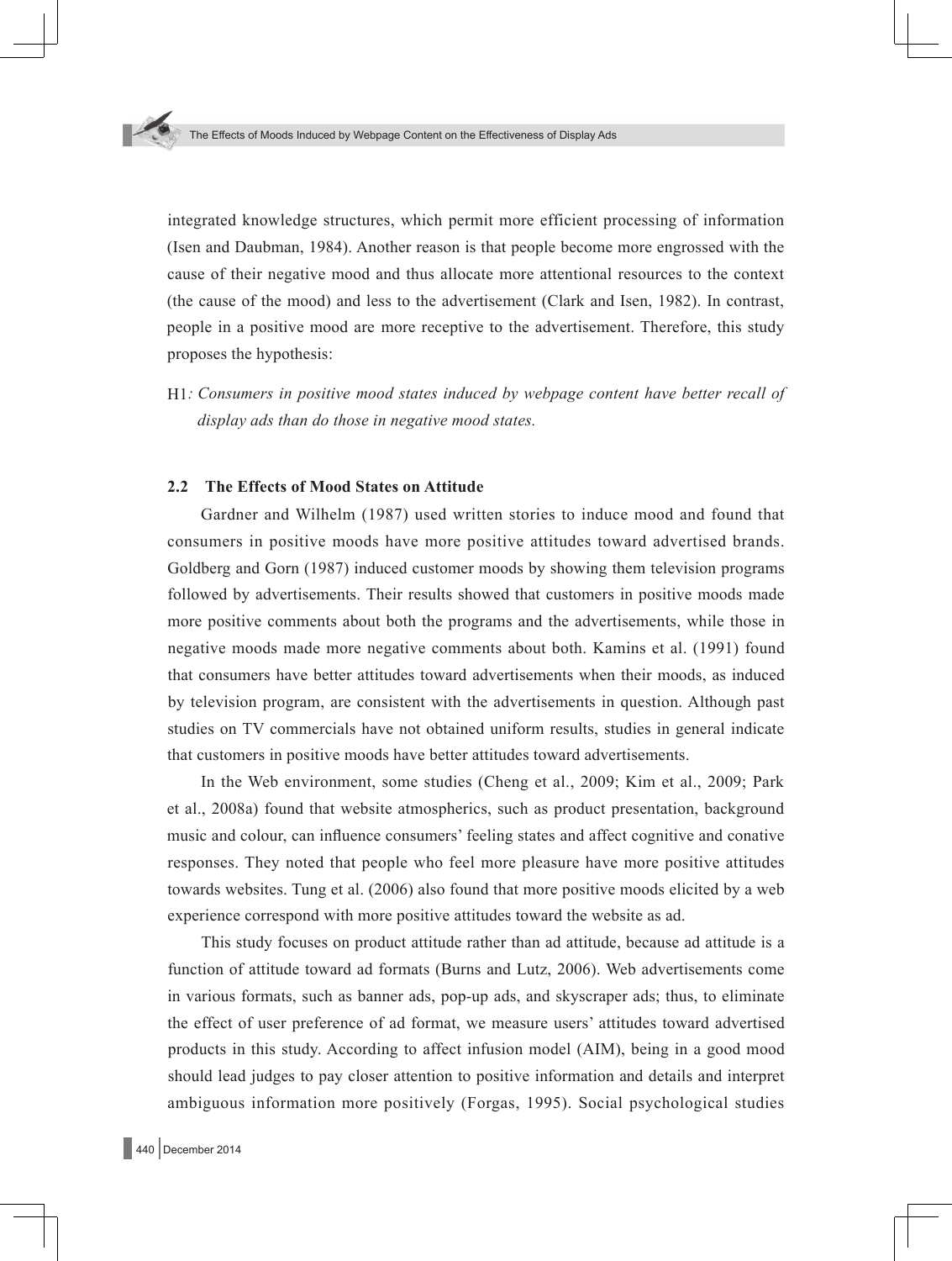show that robust patterns of mood-congruent effects are involved in many kinds of social judgments. Therefore, the following hypothesis is proposed:

H2*: Consumers in positive mood states induced by webpage content have better attitudes toward advertised products than do those in negative mood states.*

#### **2.3 The Effects of Mood States on Purchase Intention**

Kamins et al. (1991) provided evidence of a mood consistency effect, under which consumers' purchase intentions with regard to sad advertisements are higher after they view a sad TV program. Consumers' purchase intentions with regard to positive ads are only slightly higher when they are in positive moods, however. Alpert and Alpert (1989) used background music in commercials to induce feelings toward products, and found that viewers in sad mood states had greater intentions to purchase a greeting card than those in happy mood states. This mood incongruent effect occurs if customers in negative moods are motivated to improve their mood states (Hadjimarcou and Marks, 1994). Additionally, mood congruent effect was also found. Spies et al. (1997) used store atmospheres to manipulate customers' mood states and found that customers in positive moods were more willing to purchase items than those in negative moods.

AIM suggests that customers' behaviours are congruent to their mood states when their processing does not involve familiarity and is not goal-directed. AIM provides an explanation for mood-congruent and mood-incongruent directions, suggesting that, in general, customers' judgments are influenced by affects to be congruent to the mood states. However, when customers directly access pre-existing evaluations or process in service of a pre-existing goal, the judgmental outcomes are not influenced by or incongruent with the prevailing affective state. Therefore, when customers use direct access or motivated processing strategies, affects are unlikely to be infused in a mood-congruent direction (Forgas, 1995).

In most cases, customers' judgments of display ads are not governed by wellestablished habits, routines, or performance programs, meaning that customers are not motivated to arrive at particular decisions or engage in certain behaviours and are unlikely to use direct access and motivated processing strategies. The nature of advertisements is to deliver persuasive messages to customers to improve their evaluations of advertised products, services, or brands. These persuasive messages can be relevant to product features, advantages, and benefits (i.e., informational advertisements), in which case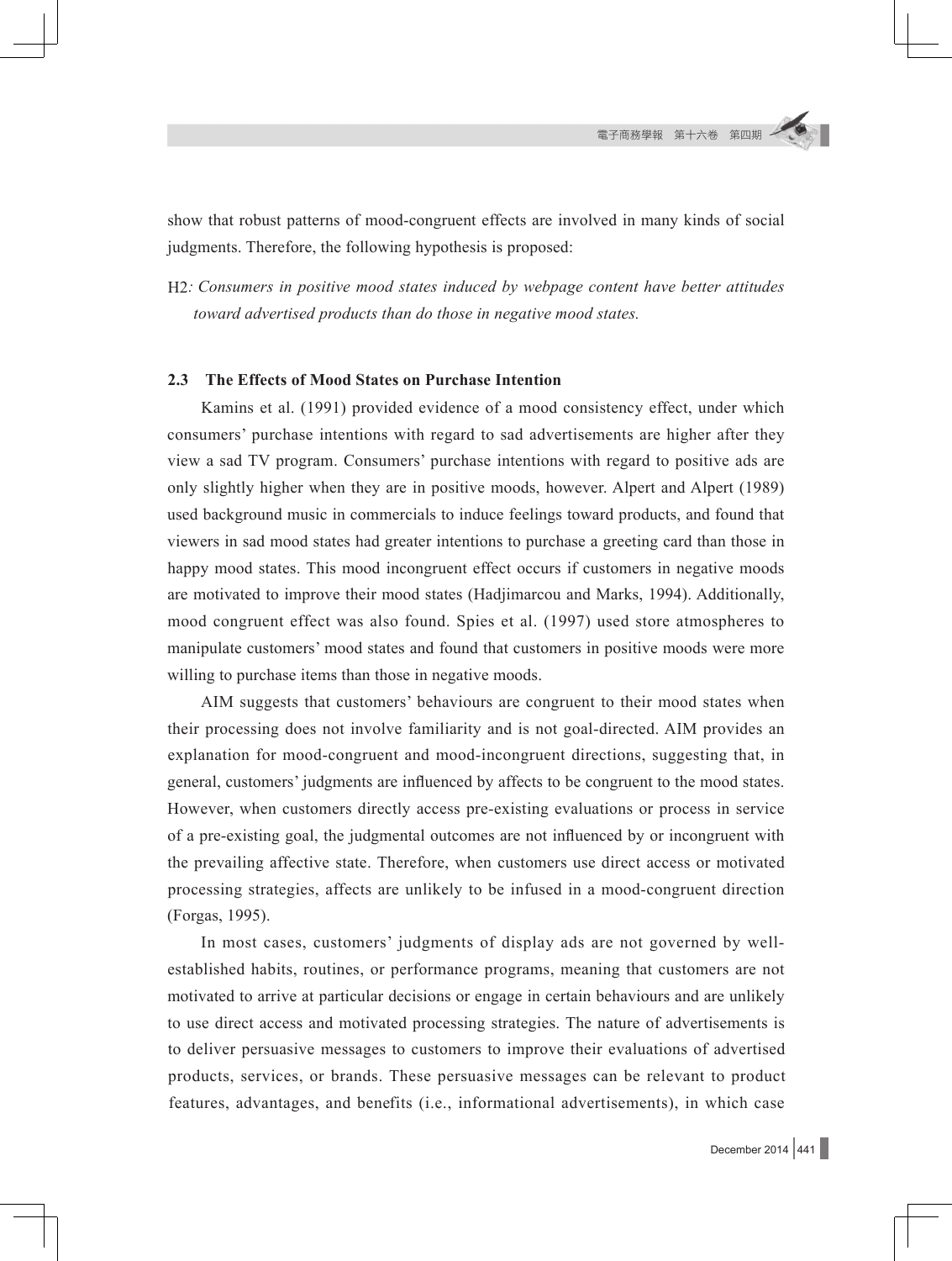customers need to apply more effort and product knowledge to process them. Other persuasive messages have nothing to do with product attributes and can make customers comply by making use of peripheral cues (i.e., emotional advertisements) (Huang et al., 2006). Substantive and heuristic processing strategies are used to deal with these two types of advertisement messages in which affect infusion occurs. Some studies (Hsu and Tsou, 2011; Jiang et al., 2010; Kim, et al., 2009; Park et al., 2008a) have found that consumers' positive and negative feeling states associated with a web store result in favourable and unfavourable purchase intentions. We posit that such mood congruent effects occur and thus hypothesize that:

H3*: Consumers in positive mood states induced by webpage content will have greater purchase intentions when viewing a display ad than will those in negative mood states.*

#### **2.4 The Effects of Mood States on Click-Through Rate**

Click-through rates are a measure of online advertisement effectiveness. Unlike traditional advertisements, Internet advertisements allow users to click on them and direct them to the landing pages, where they can obtain more information about the advertised products and brands. Some studies investigated the factors influencing ad clicking (Cho, 2003; Wang and Sun, 2010). No existing studies have considered the effect of mood states on ad-clicking behaviour.

Verhagen and van Dolen (2011) found that online environments that create positive affects encourage certain browsing behaviours. Ad-click behaviour can be treated as a browsing behaviour aimed at exploring more information and can also be compared to impulse behaviour. Piron (1991) comprehensively defined impulse behaviour as that which is unplanned, is the result of an exposure to a stimulus, and is decided on the spot. Similarly, clicking on ads is unplanned prior to visiting a website and can be made in response to exposure to ads, recommendations, reminders, or environmental manipulations. Click decisions are made upon seeing the ad or a stimulus related to the ad. Some studies have found that positive affect is positively related to the urge to buy impulsively on online stores and that negative affect is negatively related to this urge (Parboteeah et al., 2009; Verhagen and van Dolen, 2011). Given this, we hypothesize that:

H4*: Consumers in positive mood states induced by webpage content are more likely to click on a display ad than are those in negative mood states.*

442 December 2014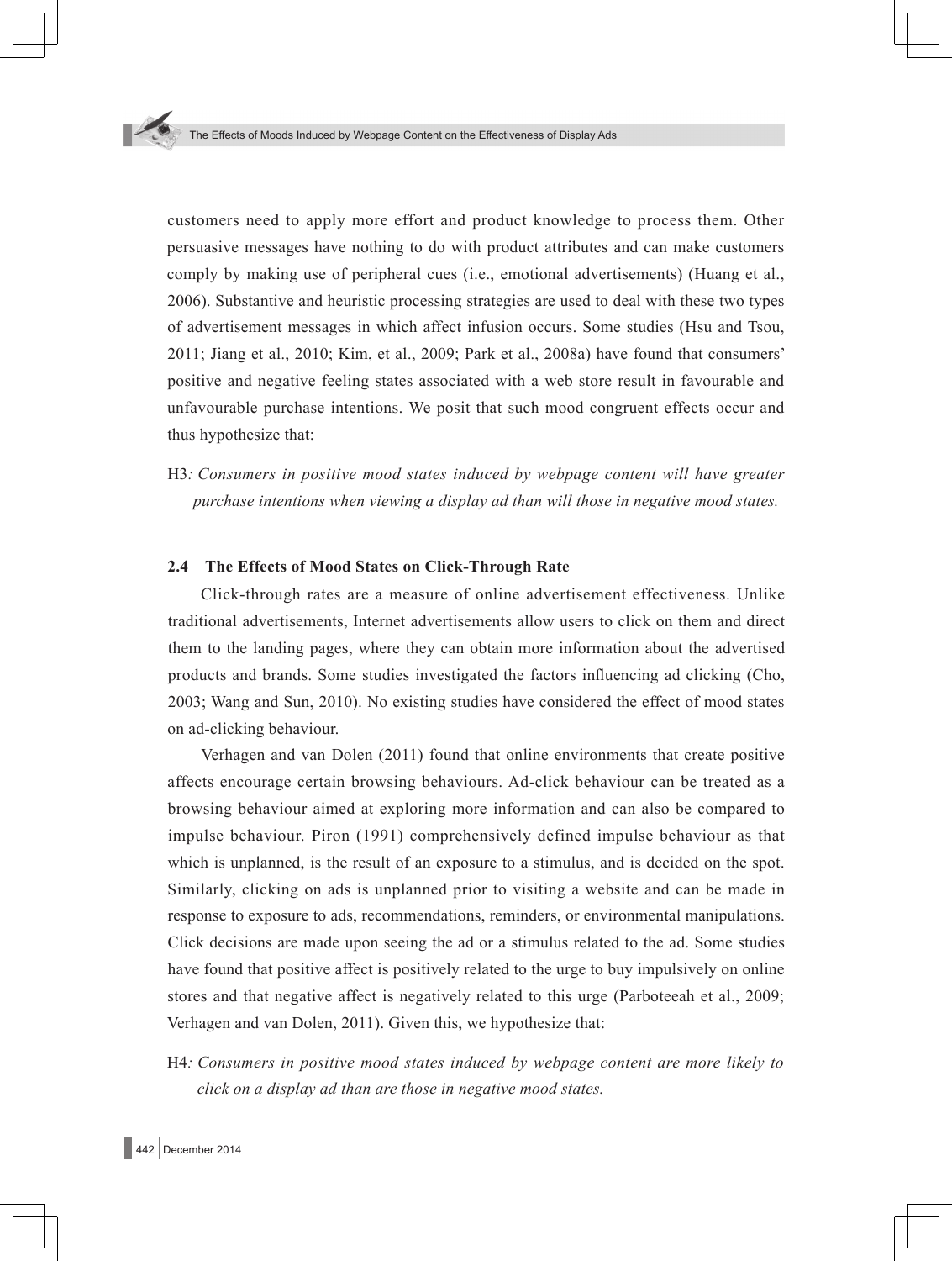#### **2.5 Moderating Effects**

Past studies (Gardner and Hill, 1988; Goldberg and Gorn, 1987) have shown that ad effectiveness can differ by ad type, even when customers are in the same mood state. Most researchers distinguish between emotional and informational advertisement types. Goldberg and Gorn (1987) found that emotional advertisements are more effective when customers are in positive mood states and that informational advertisements are more effective when customers are in negative mood states. Moreover, Dens and Pelsmacker (2010) found that print ads using informational appeals work especially well in situations of high product involvement, whereas ads using positive emotional appeals perform better in situations of low product involvement. For banner ads, Wang et al. (2009) found that product involvement had a significant impact on attitude under informative appeal, but not under emotional appeal. Involvement refers to a person's perceptions of the relevance of a focal object based on inherent needs, values, and interests (Zaichkowsky, 1994). Depending on their level of involvement, consumers may be passive or active when they receive advertising communications and may limit or extend their processing of this communication (Laurent and Kapferer, 1985). Thus, we hypothesize that:

H5*: Mood states induced by webpage content*, *ad type*, *and product involvement have an interaction effect on the effectiveness of display ads. Particularly*, *the ad will have better effectiveness when it is emotional for low-involvement products and consumers are in positive mood states.*

Product types are often described as being either utilitarian or hedonic (Dhar and Wertenbroch, 2000; Geuens et al., 2011; Kempf, 1999). Hedonic products lead to experiential consumption and provide affective or sensory gratification, while utilitarian products are instrumental and functional and provide cognitively oriented benefits (Dhar and Wertenbroch, 2000; Kempf, 1999). Researchers have found that consumers have more emotional responses toward hedonic products and cognitive responses toward utilitarian products (Kempf, 1999).

Adaval (2001) reported that when people receive information about a product and consider utilitarian criteria to be the most relevant to an evaluation, they construe the implications of the information without considering their affective reactions to it. In contrast, when people consider hedonic criteria to be the most relevant, they are likely to assess their affective reactions to individual pieces of information. Ding and Lin (2012) examined the impact of website background music tempo, as an emotional stimulus, on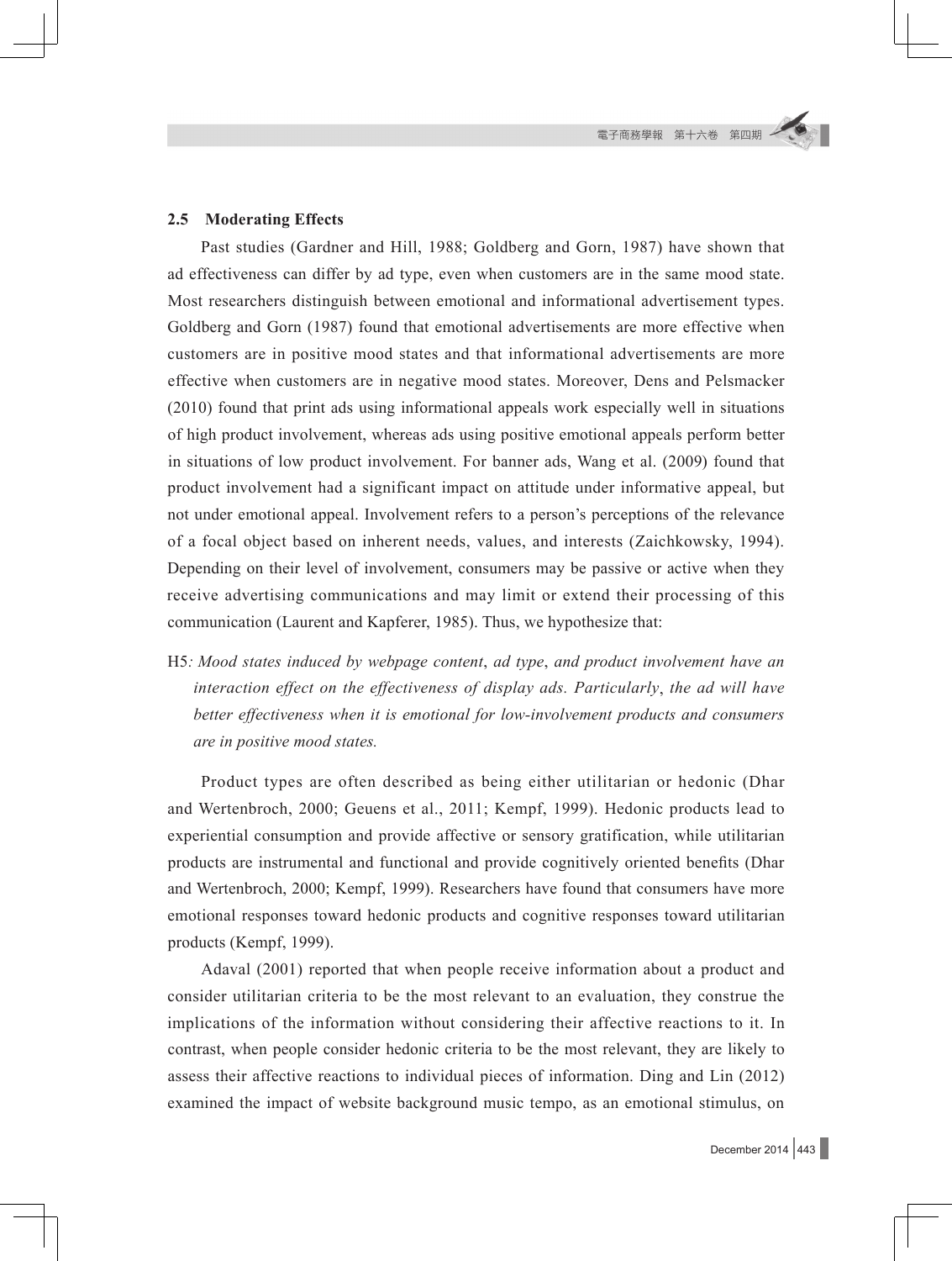consumer attitudes in online shopping. They found that when music tempos induce higher arousal and pleasure purchase intention for hedonic products can be enhanced but not for utilitarian products. These findings imply that mood states have a higher impact on the evaluation of information on hedonic products than on utilitarian products. Moreover, Swinyard (1993) found that the effects of mood on purchase intentions will be greater in more involving shopping situations than in less involving shopping situations because involved shoppers are more likely to associate their mood state with a target stimulus. Thus, we can infer that consumers' mood states, their involvement with the advertised product and the type of the advertised product may have an interaction effect on ad effectiveness. Positive mood states probably result in better ad effectiveness when the advertised product is hedonic and relevant. The following hypothesis is proposed:

H6*: Mood states induced by webpage content*, *product type*, *and product involvement have an interaction effect on the effectiveness of display ads. Particularly*, *the ad will have better effectiveness when it advertises a hedonic and high-involvement product and consumers are in positive mood states.*

A survey by Adweek Media/Harris Poll showed that 63 percent of consumers tend to ignore or disregard all Internet ads, which is far more than those who disregard traditional media ads (Friedman, 2010). Internet users have more control over selecting what they want to see, making it difficult for web ads to catch their attention (Nagar, 2009). Whether or not a recipient pays sufficient attention to target information determines his/her ability to process the information (Cacioppo et al., 1986). Advertisements usually deliver information on the benefits and advantages of the advertised product or service. If consumers pay sufficient attention to a display ad they have ability to think about the merits of the ad content and therefore a more positive attitude can be elicited.

AIM suggests that people with low levels of involvement tend to use heuristic processing strategies, while those with high levels of involvement tend to adopt substantive strategies (Forgas, 1995). Tasks that adopt substantive processing are most likely to be influenced by affect, as mood will selectively prime affect-related thoughts and memories to be used when constructing a response. The affect-as-information mechanism is more likely to be employed in heuristic processing strategies, by which judges use their affective states as shortcuts to infer judgments and thus some affect infusion occurs. We can infer that context-induced positive moods have a stronger positive impact on ad effectiveness when the advertised product is highly relevant to the consumer. Additionally, if consumers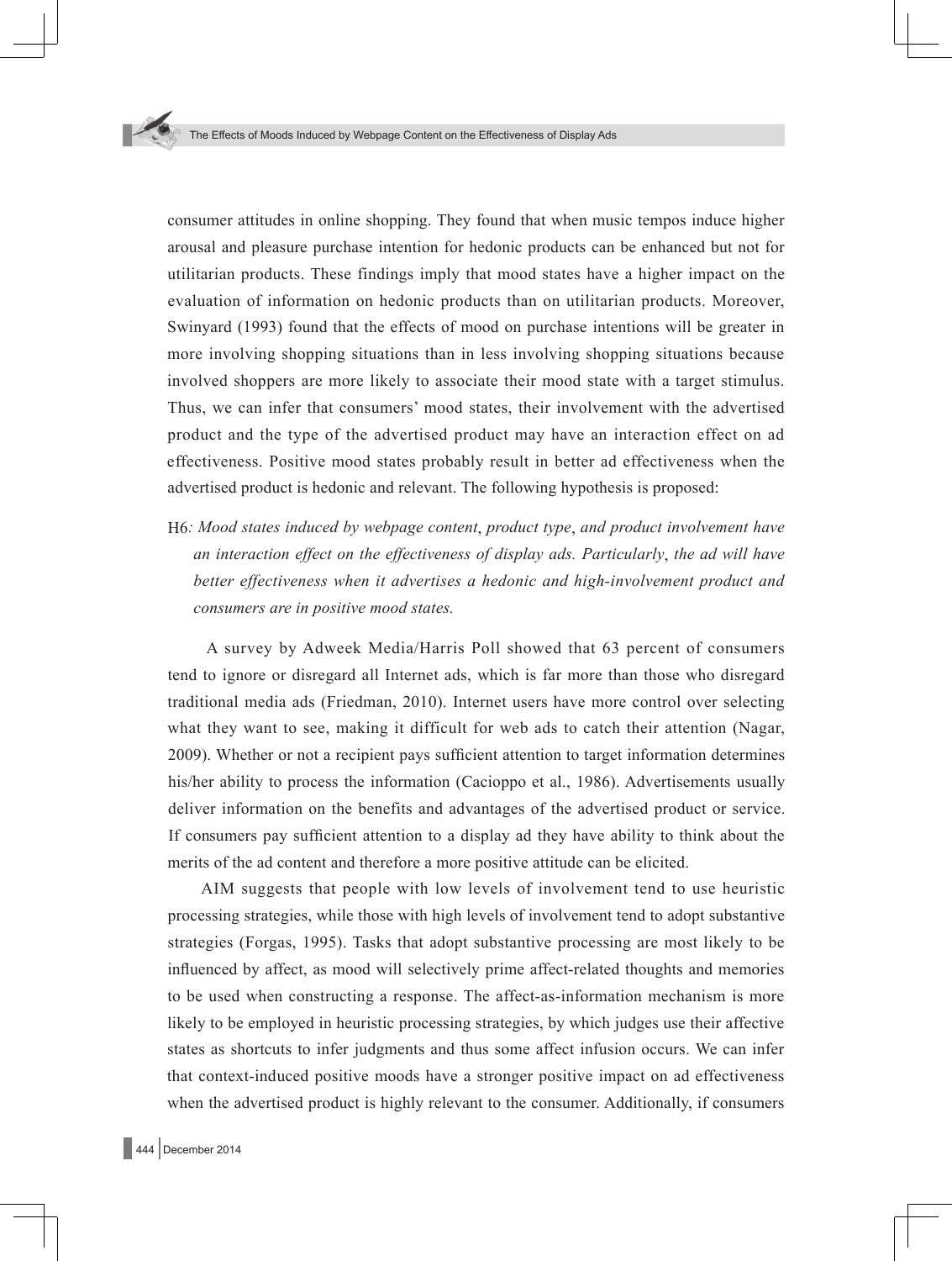pay more attention to the ad they are able to recognize the merits of the ad information, which results in better ad effectiveness. Thus, we hypothesize that:

H7*: Mood states induced by webpage content*, *attention level*, *and product involvement have an interaction effect on the effectiveness of display ads. Particularly*, *the ad will have better effectiveness when it advertises a high-involvement product*, *consumers pay high levels of attention to the ad and are in positive mood states.*

## **3. Research Methodology**

The experimental design of this study involves a factorial design, in which contextinduced mood state (positive vs. negative) is the main factor affecting ad effectiveness, which includes recall of advertisements, attitudes toward advertised products, purchase intention, and number of clicks. In this study, ad types (informational vs. emotional), product types (hedonic vs. utilitarian), and levels of attention paid to advertisements (high vs. low), and product involvement (high vs. low) are considered factors moderating the influence of context-induced mood states on ad effectiveness. Figure 1 presents the research framework for this study.



December 2014  $445$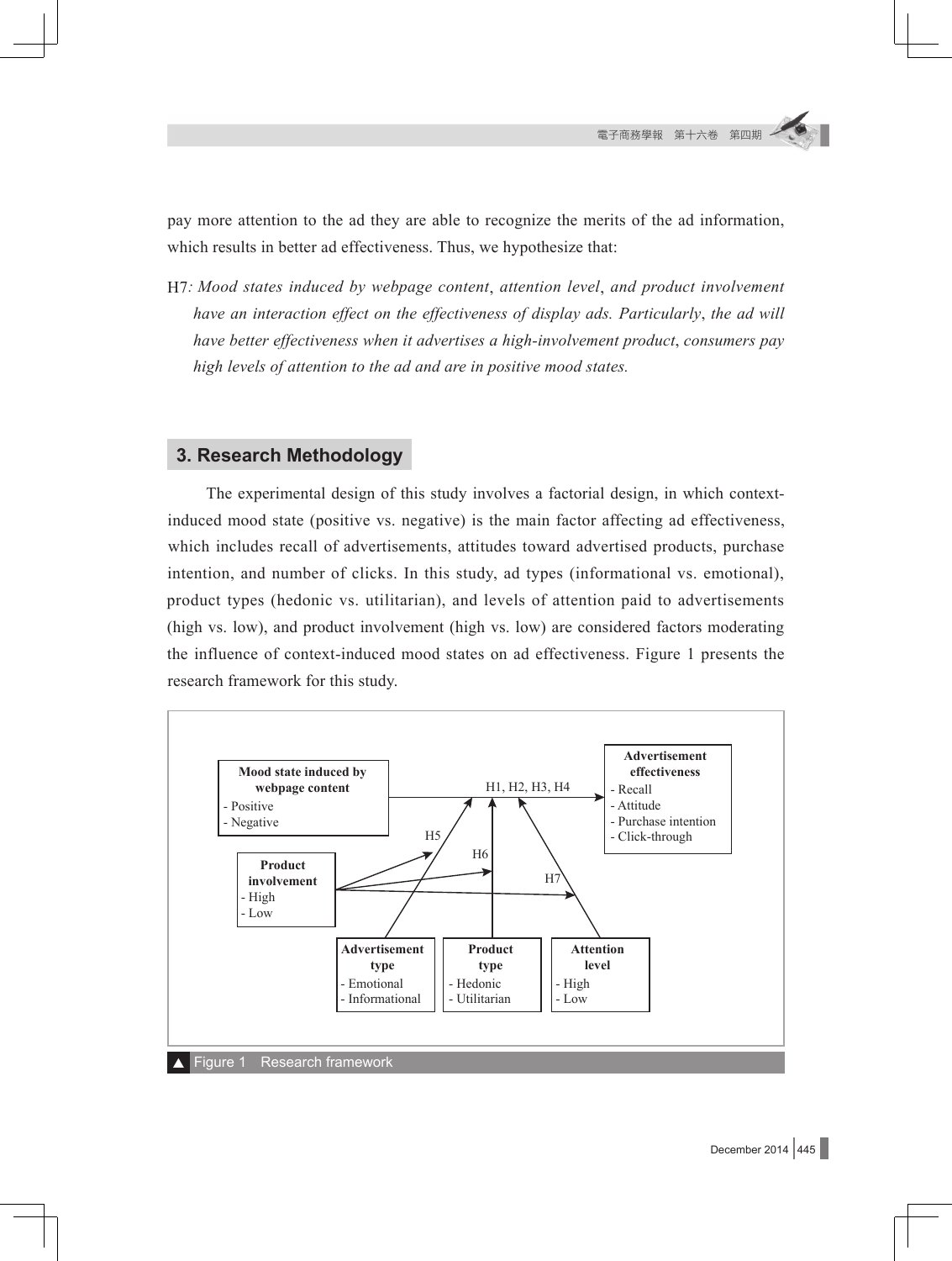#### **3.1 Control Variables**

Advertisement formats have different effects on attitudes toward advertisements (Burns and Lutz, 2006). The design and length of advertisements influence ad effectiveness (Lin and Chen, 2009; Park et al., 2008b). With this in mind, we used textbased advertisements of a similar length (76-84 words) attached to an image in banner ads to maintain consistency and we employed ad content that was either informational or emotional. We also placed banner ads at the bottom of webpages. Keeping in mind that argument quality impacts persuasiveness and that stronger arguments are more effective in changing attitudes than are weaker arguments (Park et al., 2007), we controlled the argument quality of the advertisements used. Additionally, the mood states induced by ads were also controlled in the experiment.

#### **3.2 Pretest**

Watson et al. (1988) developed two mood scales that comprise the Positive and Negative Affect Schedule (PANAS). They identify ten terms for positive mood scale and ten terms for negative mood scale. This study adopts PANAS scales to measure subjects' mood states, because these scales were developed from the mood perspective. Since the subjects' native language was Chinese, this experiment adopted the Chinese-version PANAS scales (Teng and Chang, 2006), which have strong reliability and validity. Articles with the highest votes in terms of emoticons, except those discussing political news, were selected from United Daily News (udn.com). Two articles, one inducing a positive mood and the other inducing a negative mood, were read by thirty-one subjects. Fifteen subjects read the positive news and sixteen subjects read the negative news, following which the PANAS scales were used to measure their mood states. The mood states induced by the articles significantly differed ( $t = 4.196$ ,  $p < 0.001$ , for positive news;  $t = -3.511$ ,  $p <$ 0.01, for negative news). Based on measuring the responses of the subjects, the Cronbach's alpha value for the PANAS scales was 0.893, indicating that the scales have good reliability. The result of factor analysis shows that the PANAS scales have a two-factor structure, including positive and negative moods, and that its construct validity holds.

Four products with fictitious product brands were tested, including printer, vacation, electronic dictionary and camera. They were took into consideration because their prices were similar, around NT\$10,000, and were affordable to students. Another reason was that there were many vendors for these product categories and thus an unknown brand was not unusual. These products were tested by 34 subjects, using utilitarian and hedonic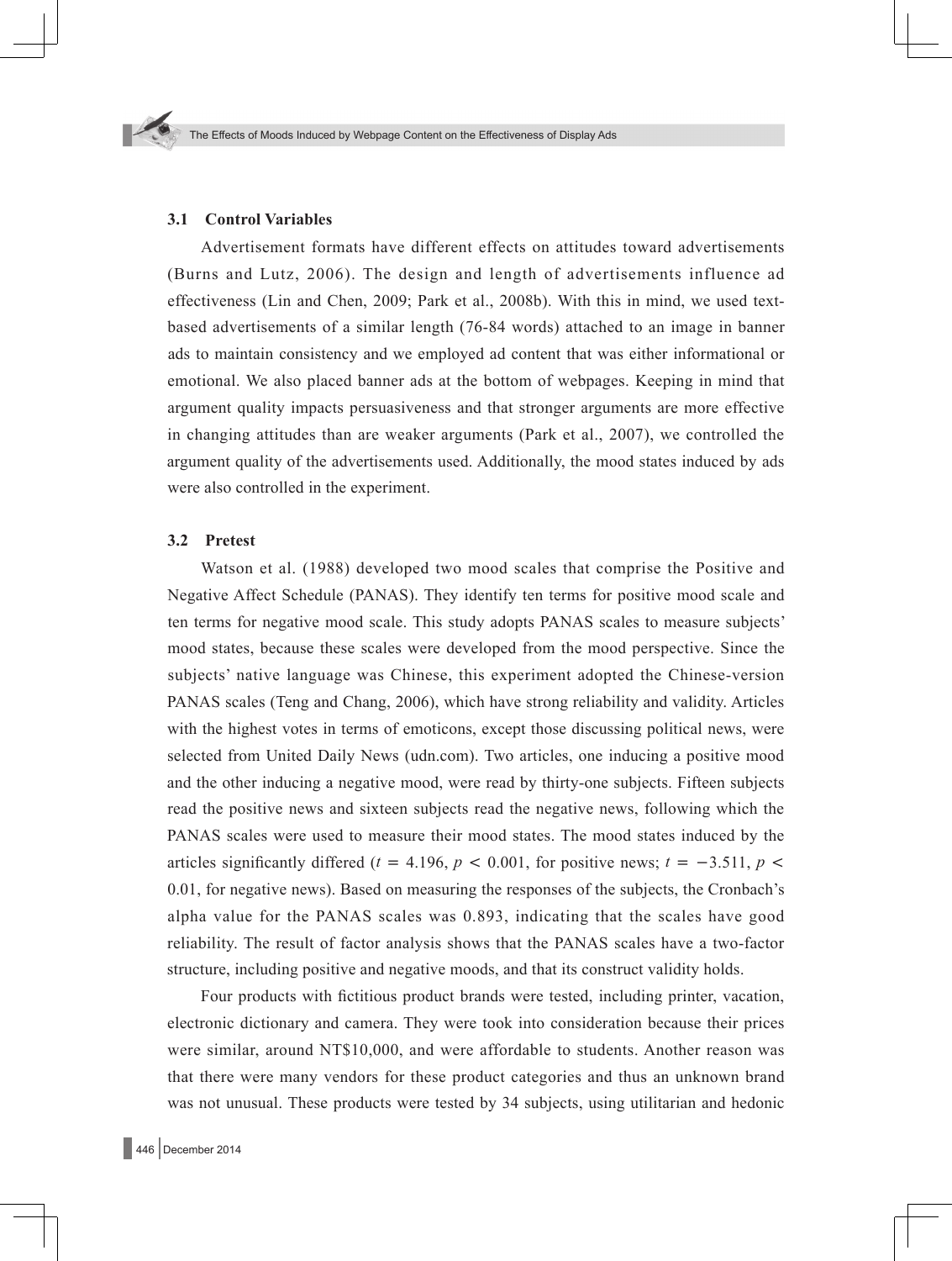dimensional scales adopted from Batra and Ahtola (1991). The results showed that the printer had the largest utilitarian mean value and significantly higher than its hedonic value  $(t = 7.63, p < 0.001)$ ; the vacation had the largest hedonic mean value and significantly higher than its utilitarian value ( $t = -2.27$ ,  $p < 0.05$ ). We chose the printer and the vacation as the experimental stimuli.

Two advertisements were designed, one of which was informational and one of which was emotional, for each product type. The ads were tested by 30 subjects, and were rated on advertisement type and argument strength. Scales were adopted from (Cheung et al., 2009; Goldberg and Gorn, 1987). Both types of advertisements for the utilitarian and hedonic products were significantly different on the informational-emotional dimension (*t*  $=$  -8.021,  $p$  < 0.01;  $t = -5.427$ ,  $p$  < 0.01, respectively). The argument strength of the four ads was not found to differ ( $F = 1.054$ ,  $p > 0.05$ ). Other 33 subjects were invited and randomly assigned to read one of the four ads. After that, their mood states were measured by the PANAS scales. The result showed that their mood states induced by the ads did not differ (F = 0.1, p > 0.05, for positive moods; F = 0.411, p > 0.05, for negative moods).

#### **3.3 Procedure and Measures**

A website was created for the experiment. A total of 247 subjects completed the experiment in a computer room. The subjects were university students aged 19 to 25, 89 of whom were male, and 158 of whom were female. The subjects first read a webpage about the purpose of the study and were given instructions on how to go through with the experiment. They were then directed to browse a webpage containing one of the two articles, which appeared with equal probability, to elicit their mood states. The webpage also randomly displayed one of the designed advertisements at the bottom of the article. This randomization prevented the influence of individual differences and initial mood states. Finally, subjects were asked to fill out a questionnaire.

This questionnaire adopted the seven-point scales from a previous study (Batra and Ahtola, 1991) to measure attitudes toward the advertised products. It also measured whether the subjects intended to purchase products by using the seven-point scales from a previous study (Hadjimarcou and Marks, 1994). Five multiple-choice questions about the ad content were provided to measure the subjects' recall. We use the Java programing language, particularly, JavaServer Pages (JSP) to develop the experimental website. A session id was automatically generated for each participant when s/he logged onto the website. Once the participant clicked the ad the software program increased a counter for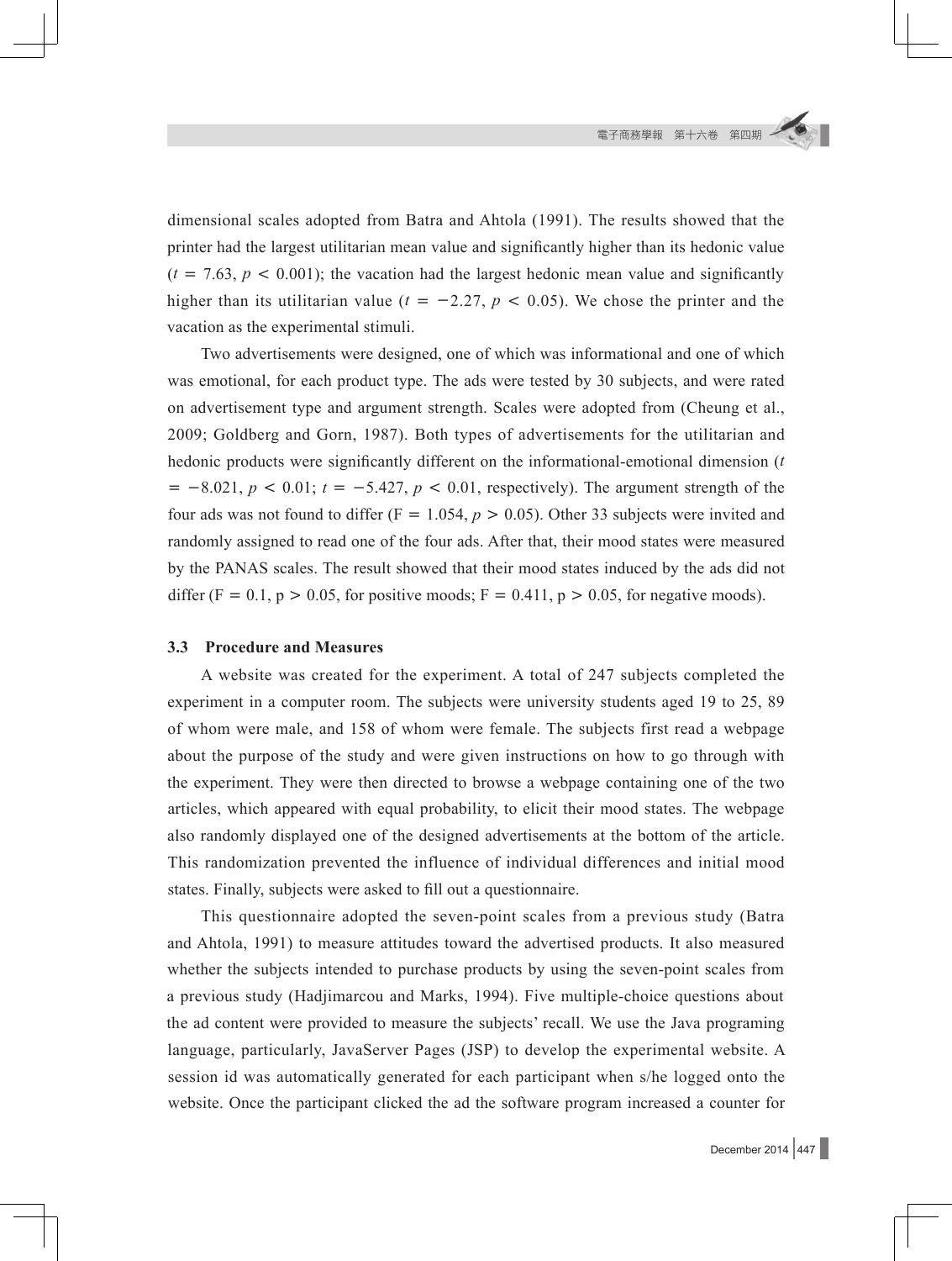the session id. Finally, the value of the counter (the number of clicks on ads) was stored into a database. We adopted a seven-point scale, ranging from "high level of attention" to "low level of attention" to measure attention levels and used a modified version of the personal involvement inventory scale (Mittal, 1995) to measure product involvement. This study tested the proposed hypotheses by using ANOVA.

### **4. Experimental Results**

#### **4.1 Effects of Mood States Induced by Webpage Content**

In this study, no significant difference was found in the amount of information recalled by subjects in positive and negative mood states ( $F = 0.0002$ ,  $p = 0.989$ ). As such, *H1* was not supported. The results showed that the subjects' mood states, as elicited by webpage content, had a significant influence on their attitudes. The subjects in positive mood states had better attitudes toward the advertised products than did those in negative mood states  $(F = 31.475, p < 0.001)$ . *H2* was thus supported. The subjects in positive mood states induced by webpage content had slightly higher purchase intentions than did those in negative mood states ( $F = 3.327$ ,  $p < 0.1$ ). Therefore, *H3* was marginally supported. Since the most participants did not click the ad and thus the data distribution was skewed we used Kruskal-Wallis H Test instead of ANOVA to compare the variable. The result shows that the subjects in positive mood states induced by webpage content were more likely to click on the banner ads (chi<sup>2</sup> = 4.943,  $p < 0.05$ ), and so *H4* was supported.

#### **4.2 Moderating Effects**

The results of the three-way ANOVA (see Table 1) show that mood states, advertisement types, and product involvement have interaction effects on attitude  $(F =$ 4.215,  $p < 0.05$ ). When positive mood states were elicited in subjects, the subjects had better attitudes toward informational ads for high-involvement products and emotional ads for low-involvement products. On the other hand, when the subjects were in negative mood states, they had better attitudes toward emotional ads for high-involvement products and informational ads for low-involvement products. Thus, the interaction effect on attitude is significant. Nevertheless, the interaction effects on recall and purchase intention were not significant, so *H5* was partially supported.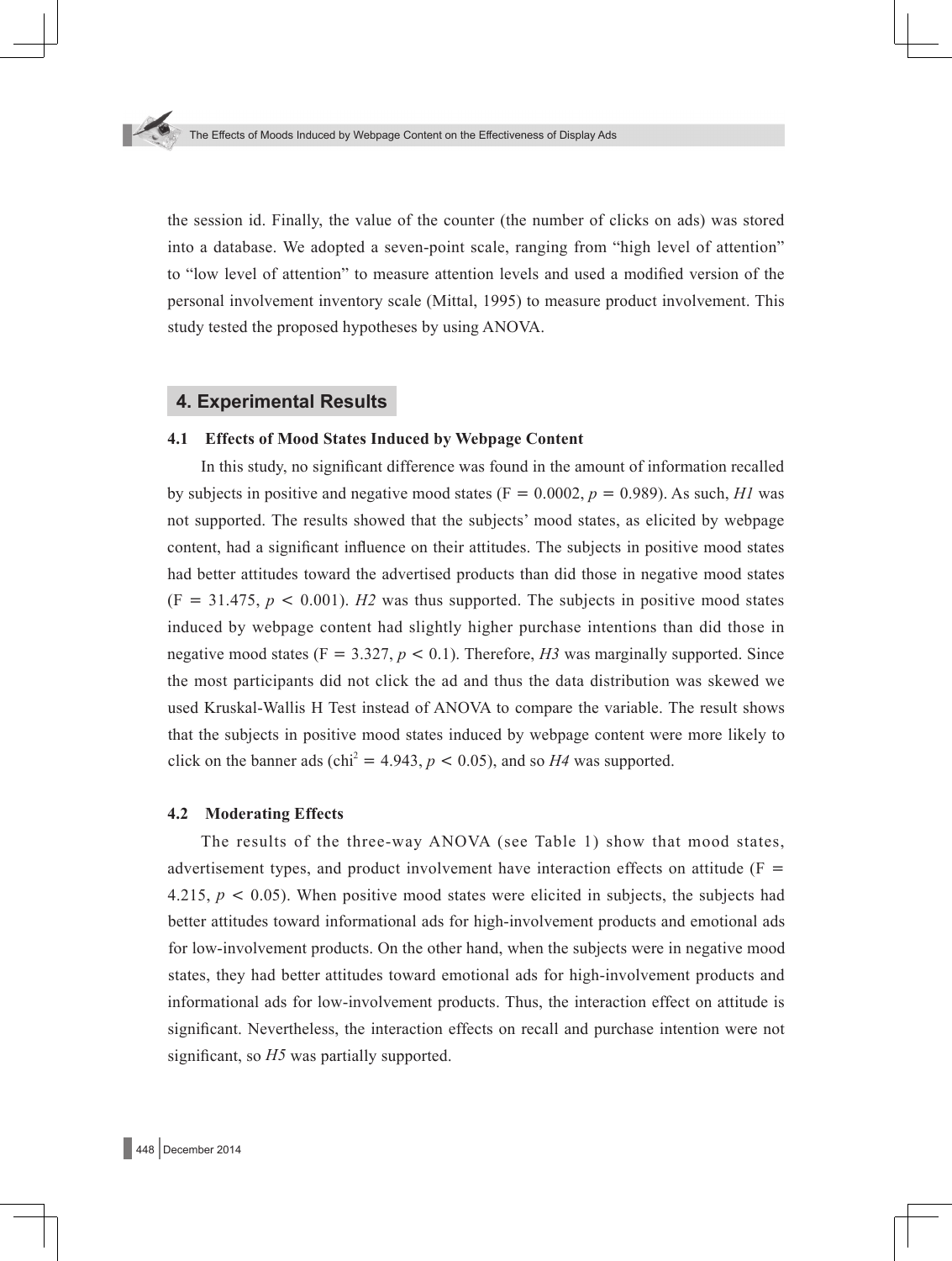電子商務學報 第十六卷 第四期

| Table 1<br>Effects of mood state, ad type, and product involvement on attitude |                  |                  |                  |                  |                  |                  |                  |                  |  |
|--------------------------------------------------------------------------------|------------------|------------------|------------------|------------------|------------------|------------------|------------------|------------------|--|
| Mood state                                                                     | <b>Positive</b>  |                  |                  |                  | <b>Negative</b>  |                  |                  |                  |  |
| Ad type                                                                        |                  | Emotional        |                  | Informational    |                  | Emotional        |                  | Informational    |  |
| Involvement                                                                    | Low              | High             | Low              | High             | Low              | High             | Low              | <b>High</b>      |  |
| Attitude<br>[M. (SD.)]                                                         | 5.248<br>(0.254) | 4.667<br>(0.335) | 4.375<br>(0.272) | 5.095<br>(0.257) | 4.010<br>(0.240) | 4.052<br>(0.285) | 4.154<br>(0.244) | 3.928<br>(0.261) |  |
| $F = 4.215$ , $p = 0.041$ , Sum of squares = 7.494                             |                  |                  |                  |                  |                  |                  |                  |                  |  |

Mood states, product types, and product involvement were found to have interaction effects on purchase intention ( $F = 7.727$ ,  $p < 0.01$ ). Table 2 shows that if subjects were in positive mood states, they had greater intentions to purchase high-involvement hedonic products, or low-involvement utilitarian products. On the other hand, if subjects were in negative mood states, they had greater intentions to purchase high-involvement utilitarian products, or low-involvement hedonic products. The interaction effects on recall and attitude were not significant. As such, H6 was partially supported.

| Effects of mood state, product type, and product involvement on purchase intention<br>Table 2 |                    |                  |                  |                  |                  |                  |                  |                  |  |
|-----------------------------------------------------------------------------------------------|--------------------|------------------|------------------|------------------|------------------|------------------|------------------|------------------|--|
| Mood state                                                                                    | Positive           |                  |                  |                  | <b>Negative</b>  |                  |                  |                  |  |
| Product type                                                                                  | <b>Utilitarian</b> |                  | <b>Hedonic</b>   |                  | Utilitarian      |                  | Hedonic          |                  |  |
| Involvement                                                                                   | Low                | <b>High</b>      | Low              | <b>High</b>      | Low              | High             | Low              | High             |  |
| Purchase intention<br>[M. (SD.)]                                                              | 3.570<br>(0.224)   | 3.454<br>(0.352) | 3.350<br>(0.299) | 4.351<br>(0.236) | 3.069<br>(0.240) | 3.765<br>(0.279) | 3.746<br>(0.245) | 3.428<br>(0.270) |  |
| $F = 7.727$ , $p = 0.006$ , Sum of squares = 13.835                                           |                    |                  |                  |                  |                  |                  |                  |                  |  |

Mood states, attention levels, and product involvement were found to have interaction effects on purchase intention ( $F = 5.350$ ,  $p < 0.05$ ). Table 3 shows that subjects in positive mood states had greater intentions to purchase high-involvement products when they paid high levels of attention to banner ads, or to purchase low-involvement products when they paid low levels of attention to banner ads. In contrast, subjects in negative mood states had greater intentions to purchase high-involvement products when they paid low levels of attention to banner ads, or to purchase low-involvement products when they paid high levels of attention to banner ads. H7 was thus partially supported.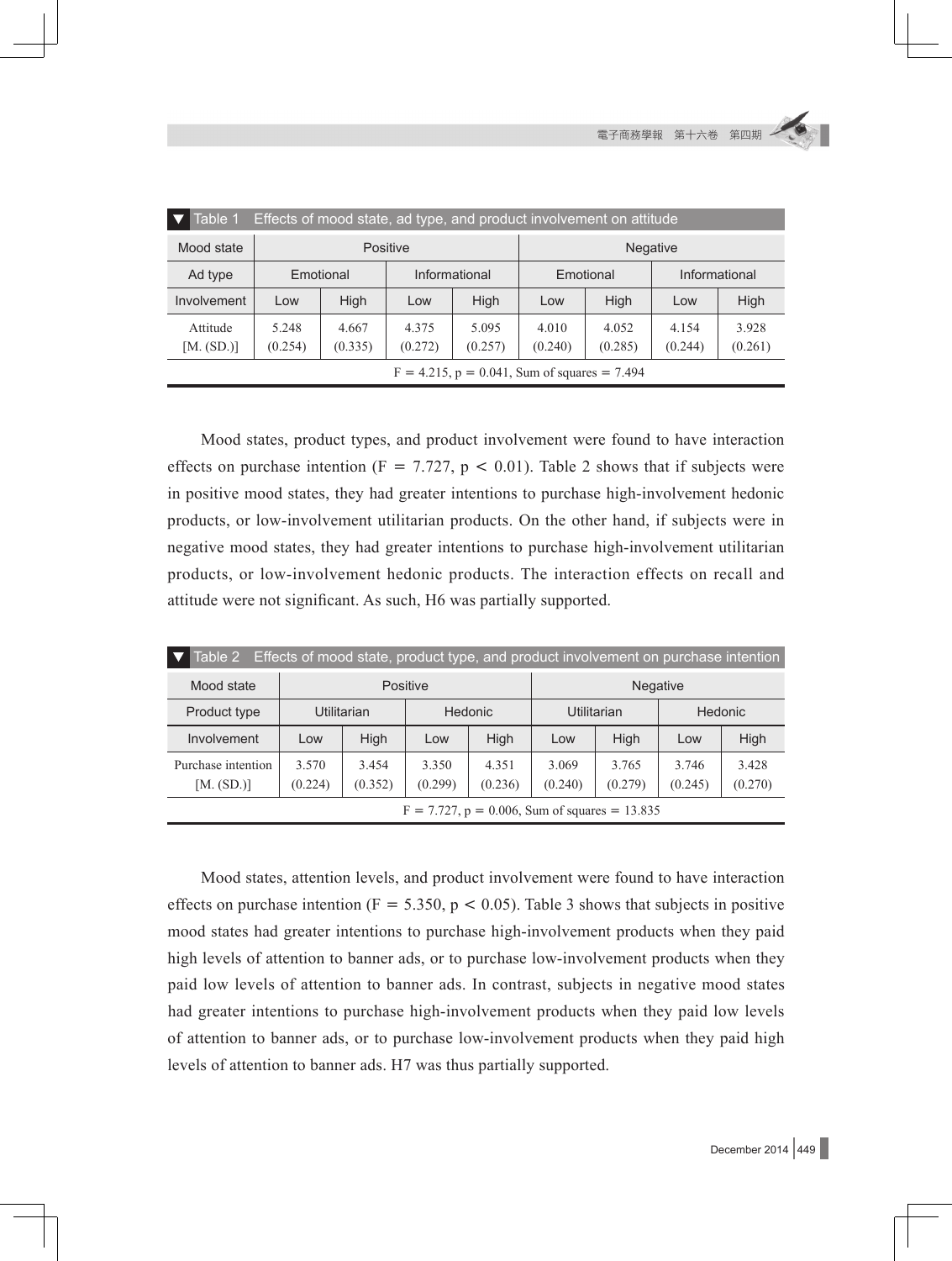| Table 3<br>Effects of mood state, attention level, and product involvement on purchase intention |                  |                  |                  |                  |                  |                  |                  |                  |  |  |
|--------------------------------------------------------------------------------------------------|------------------|------------------|------------------|------------------|------------------|------------------|------------------|------------------|--|--|
| Mood state                                                                                       |                  |                  | Positive         |                  | <b>Negative</b>  |                  |                  |                  |  |  |
| Attention level                                                                                  | Low              |                  | High             |                  | Low              |                  | High             |                  |  |  |
| Involvement                                                                                      | Low              | <b>High</b>      | Low              | High             | Low              | High             | Low              | High             |  |  |
| Purchase intention<br>[M. (SD.)]                                                                 | 3.660<br>(0.225) | 3.684<br>(0.269) | 2.991<br>(0.359) | 4.388<br>(0.275) | 3.245<br>(0.200) | 3.613<br>(0.281) | 4.246<br>(0.392) | 3.563<br>(0.298) |  |  |
| $F = 5.350$ , $p = 0.022$ , Sum of squares = 9.627                                               |                  |                  |                  |                  |                  |                  |                  |                  |  |  |

#### **4.3 Other Findings**

We found that the subjects recalled more information ( $F = 30.717$ ,  $p < 0.001$ ), had better attitudes toward advertised products ( $F = 5.571$ ,  $p < 0.05$ ), and were more likely to click on ads (chi<sup>2</sup> = 6.716,  $p < 0.01$ ) if they paid high levels of attention to the ads. Interaction effects were found with moods induced by webpage content, advertisement type, and attention level ( $F = 5.136$ ,  $p < 0.05$ ). When the subjects had positive moods induced by webpage content and paid higher levels of attention to the ads, they recalled more about emotional ads than about informational ones, whereas when they had negative moods induced by webpage content, they had better recall of informational ads than of emotional ones.

### **5. Discussion**

*H1* was not supported, meaning that mood states induced by webpage content do not directly affect ad recall. One possible reason for this could be that ad recall is determined by the levels of attention paid to an ad and most Web users pay little attention to banner ads. If we only consider subjects who paid high levels of attention to ads, we find that subjects in positive mood states recall more about emotional ads, while subjects in negative mood states recall more about informational ads. People in positive moods recall a greater percentage of pleasant incidents, whereas people in negative moods recall a lower percentage of pleasant incidents (Bower, 1981). The emotional ads designed for this experiment intended to produce positive emotions and therefore subjects in positive moods recalled more about them while those in negative moods recalled less. In contrast, people in negative moods tend to carefully consider benefit information (Gardner and Hill, 1988). Accordingly, the subjects in negative mood states recalled more about informational ads.

Consumers have better attitudes toward informational ads for high-involvement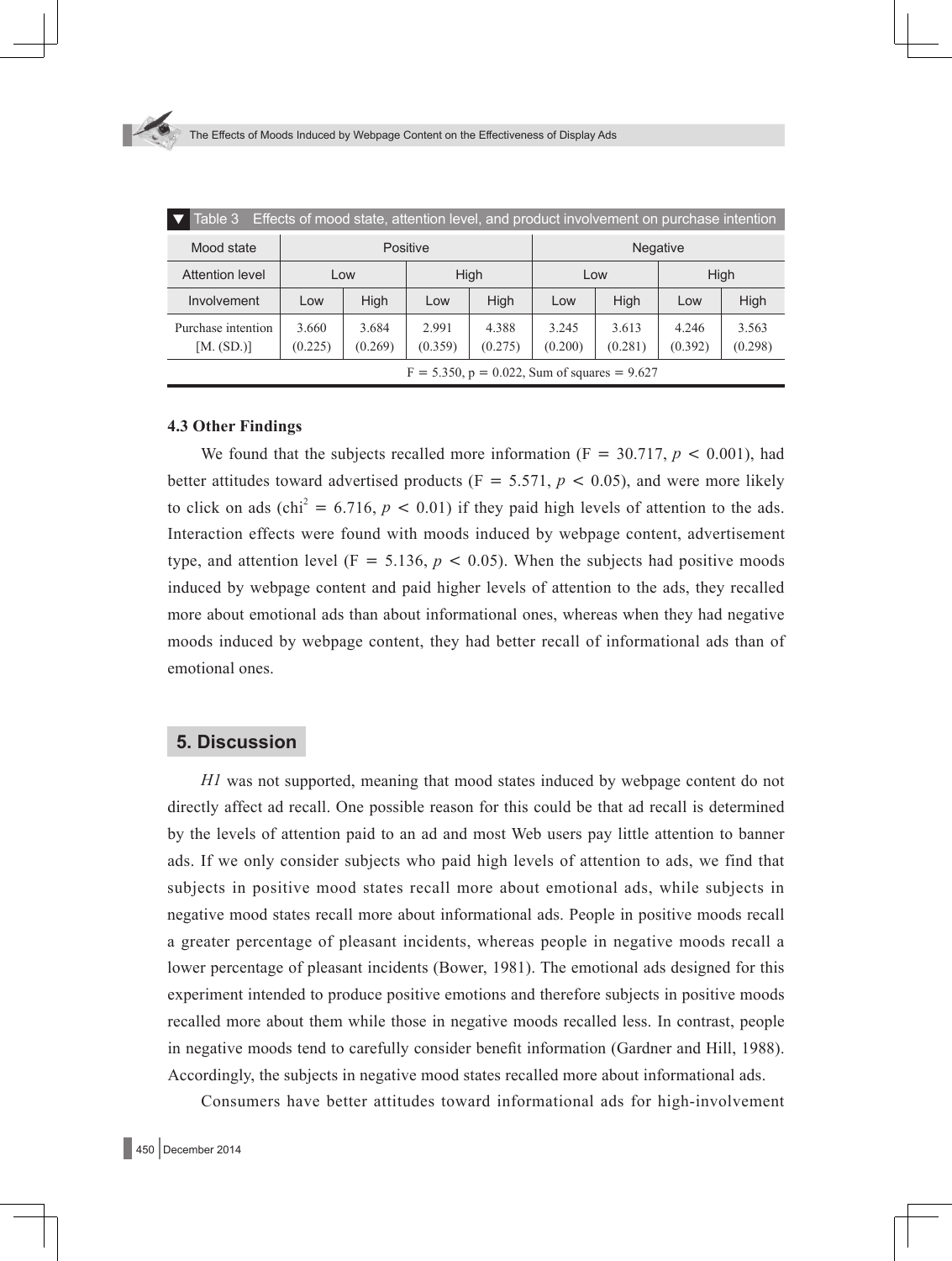products when they are in positive mood states and better attitudes toward emotional ads when they are in negative mood states. Better attitudes toward low-involvement products are elicited by emotional ads when consumers are in positive mood states and by informational ads when they are in negative mood states. High-involvement products are products that consumers perceive to be important and relevant. If the product is relevant to customers, they are expected to use central routes to process ad messages, which is why informational ads are considered to be more persuasive than emotional ads in such cases (Huang, et al., 2006; Petty et al., 1983). We found that this was true when positive moods were induced in subjects, but not when negative moods were induced. One possible reason for this finding could be that if products were relevant to subjects in negative moods, positive emotional ads might evoke the thought that the products involved have the additional benefits of remedying their negative moods, leading to better attitudes toward the products. The subjects still adopted central routes to process emotional ad messages. In cases in which a product is irrelevant to customers, they tend to use a peripheral route to process ad messages and mood states become peripheral cues and have more interaction effects with ad types. Emotional ads are thus more persuasive when positive moods are induced in subjects, and informational ads are more persuasive when negative moods are induced (Goldberg and Gorn, 1987).

In general, consumers tend to purchase high-involvement products. However, this study found that context-induced negative moods decrease subjects' intentions to purchase high-involvement products if they pay high levels of attention to banner ads. Swinyard (1993) notes that negative moods result in lower purchase intentions in more involved shopping situations than in less involved shopping situations. As such, banner ads for products that are of low relevance to consumers are more suitable to webpages inducing negative moods.

#### **6. Conclusion**

#### **6.1 Theoretical Implications**

This study found that consumers' mood states, as induced by webpage content, influence the effectiveness of display ads embedded in webpages. Advertisements were found to be more effective in terms of customer attitude, purchase intention, and clicks when they are placed on webpages inducing positive mood states. The study results are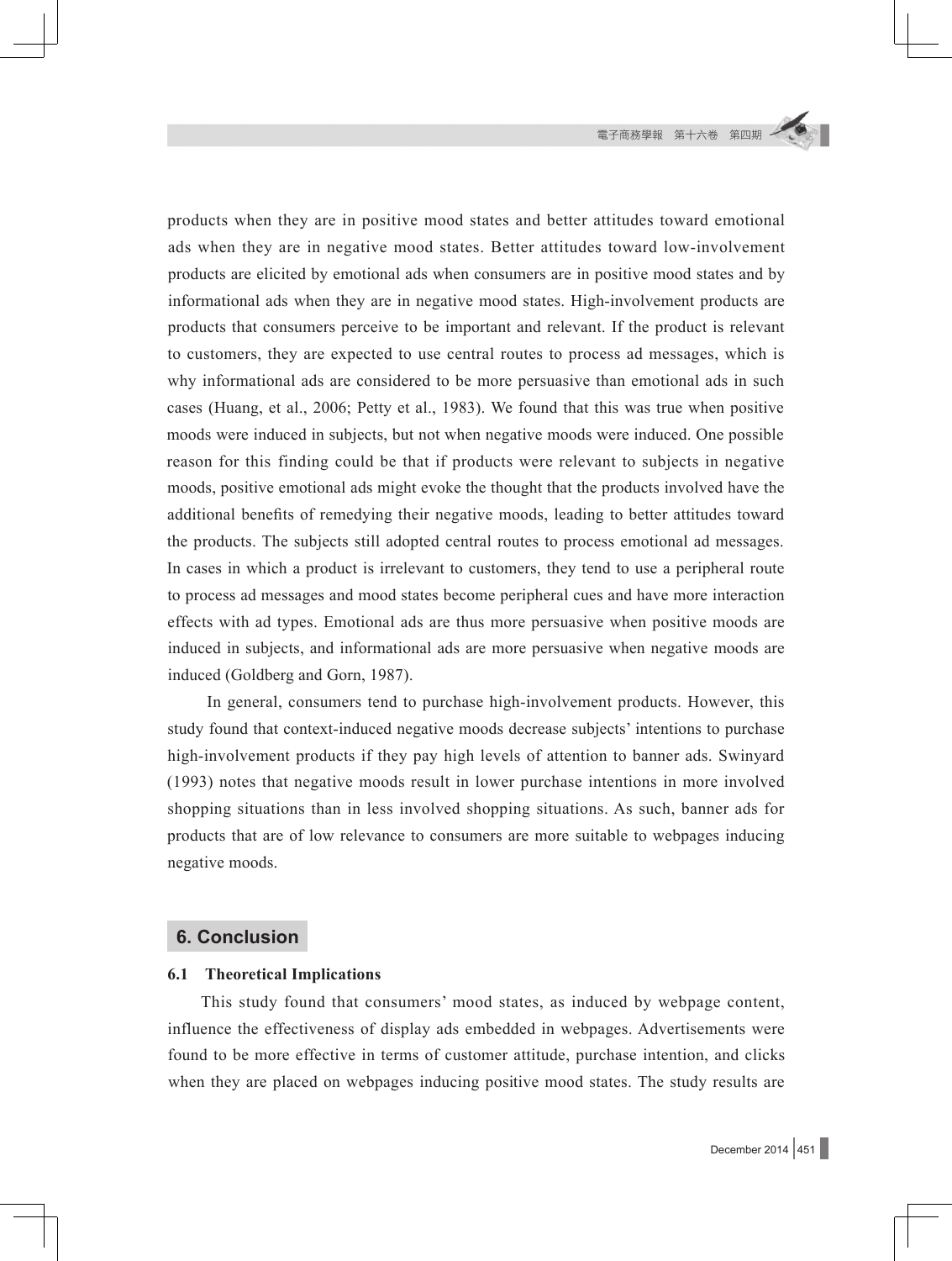consistent with AIM. If affect infusion occurs, people' judgments are influenced by affects to be congruent to the mood states. However, ad effectiveness differs when other factors are incorporated into mood states. Prior studies have examined the interaction effects of moods and ad types (Gardner and Hill, 1988; Goldberg and Gorn, 1987), moods and product types (Ding and Lin, 2012), moods and involvement (Swinyard, 1993). Existing studies have not systematically investigated the interaction effects of all these factors. The present study examined the interaction effects among mood states, ad types, product types, product involvement and attention levels. We found that ad effectiveness can be enhanced by delivering suitable types of ads and advertised products based on consumers' mood states elicited by webpage content, product involvement and attention levels paid to the ad. Placing display ads on webpages that induce negative moods is not always a bad idea. Another interesting finding is that context-induced negative moods increase consumers' intentions to purchase low-involvement products if they pay high levels of attention to the ads.

Prior studies on Internet contextual advertising focused mainly on theme congruence between webpage content and display ads. Choi and Rifon (2002) reported that greater relevance of the advertised product category to the website content theme leads to a more positive brand attitude. Similarly, Moore et al. (2005) found that if the advertiser and the website focus on a similar product category, consumers will have a more positive ad attitude. Chun and Song (2014) showed that the theme congruence can enhance brand recognition and ad attitude particularly when a banner ad has low complexity. In contrast, the present study focuses on the effects of webpage content generated mood states. The research findings contribute to the knowledge base of contextual advertising.

#### **6.2 Practical Implications**

Geddes (2012) described how Google AdWords matches display ads with webpages in its display network. First, Google scans a page and assigns a theme to that page. Next, Google scans the advertiser's ad group (a collection of closely related keywords) and assigns a theme for that ad group based on the keywords chosen by the advertiser. Finally, Google places the display ad on a page when the webpage content and the advertiser's ad group contain the same theme. Existing Internet advertising services deliver ads based on theme congruence. This study has found that mood states induced by webpage content influence the effectiveness of display ads. It is thus recommended that advertising service providers identify the mood states induced by webpages and deliver ads involving

452 December 2014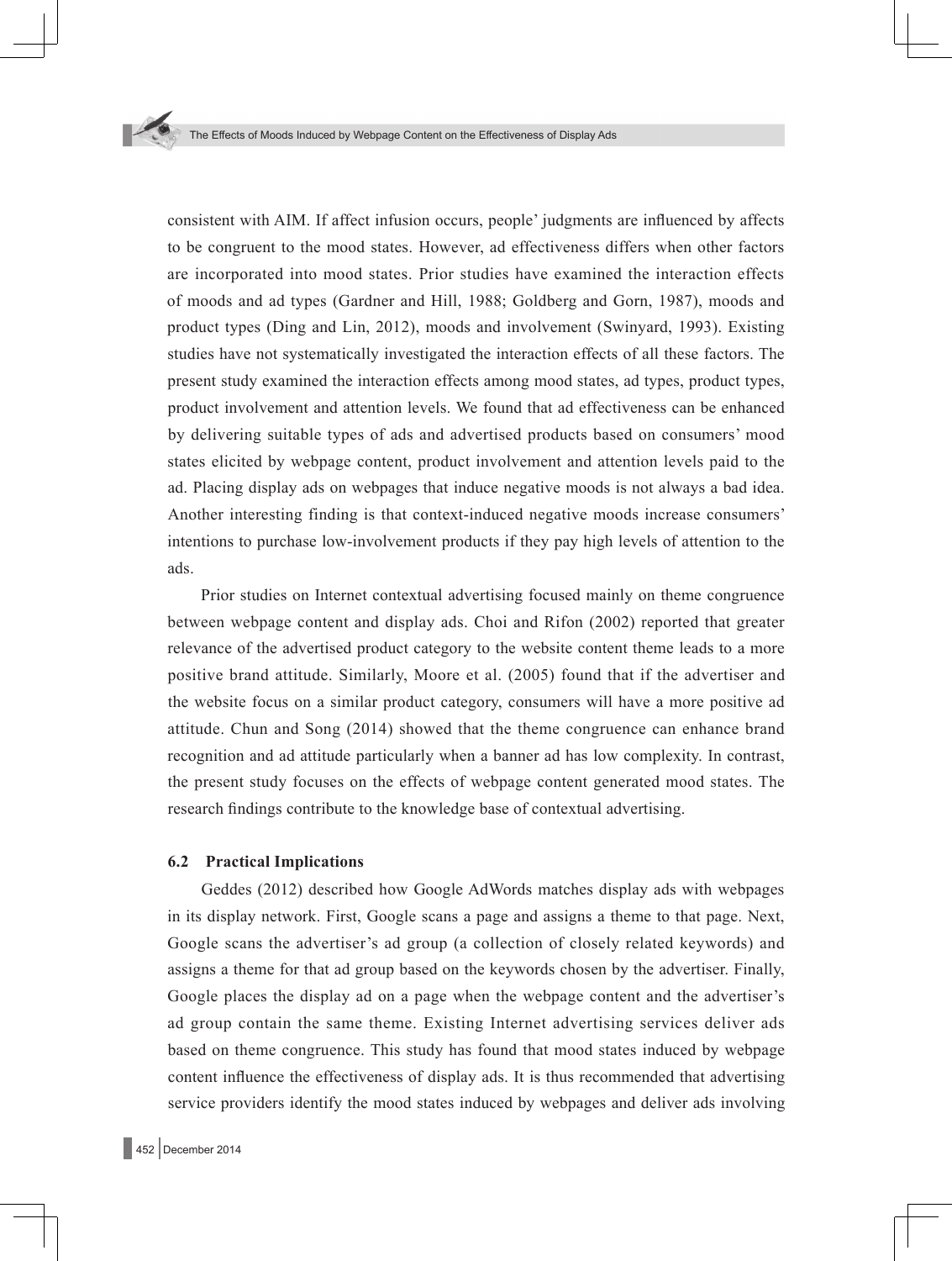suitable appeals and product types. This raises the issue of how advertisement delivery systems can be made to automatically recognize the moods induced by webpages? Current machine learning techniques, particularly support vector machines, are able to recognize affects from Web articles (Huang and Chen, 2012; Li et al., 2010; Yang et al., 2007). Advertising service providers can analyse the keywords in the content or tracking users' browsing, searching, and rating behaviours to determine if the user is involved with certain products. Techniques for recommendation can be used to identify items that are likely to be interesting or relevant to users (Huang, 2011). Figure 2 shows the guidelines for designing ad delivery systems, based on the findings of this study.

> IF the webpage content is positive THEN deliver emotional ads for low-involvement products OR informational ads for high-involvement products OR ads for high-involvement hedonic products OR ads for low-involvement utilitarian products OR ads for high-involvement products OR emotional ads. IF the webpage content is negative THEN deliver

informational ads for low-involvement products OR emotional ads for high-involvement products OR ads for high-involvement utilitarian products OR ads for low-involvement hedonic products OR ads for low-involvement products OR informational ads.

■ Figure 2 Guidelines for delivering display ads

Informational advertisements for hedonic products can be delivered on webpages inducing positive moods when the consumer is highly involved with the product to foster better attitudes, greater purchase intention, and increased clicks on advertisements. They can also be displayed on webpages inducing negative moods if the consumer is not involved with the product. Emotional advertisements for utilitarian products can be delivered on webpages inducing negative moods if the consumer is highly involved with the product. Otherwise, they can be delivered on webpages inducing positive moods. Since the level of attention paid to ads influences attitude, recall, and click rate, service providers should design more attractive ads.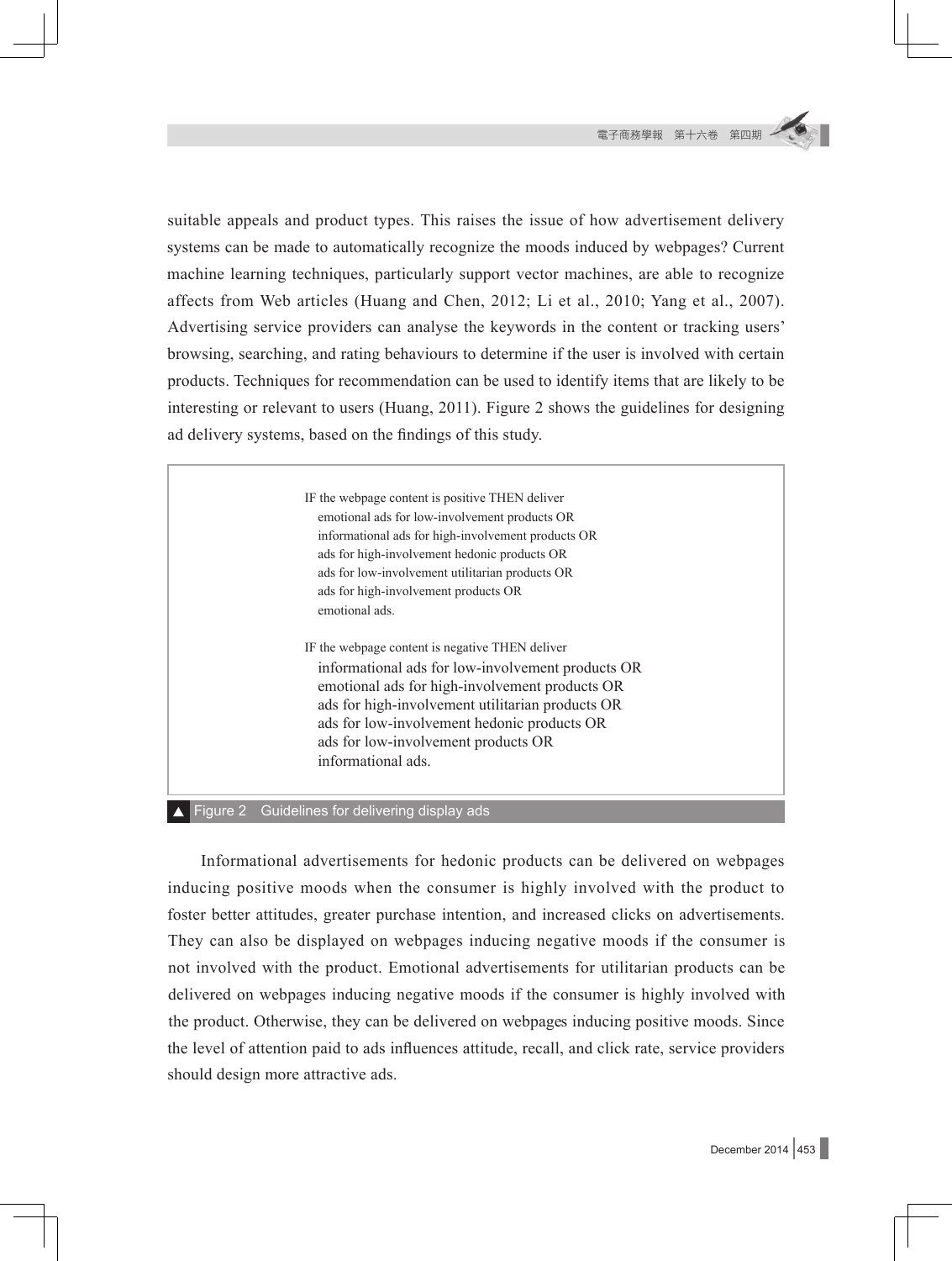#### **6.3 Limitations and Further Research**

The present study has three limitations. First of all, it adopts a self-reporting method for measuring mood reactions and other measures with measurement instruments. The respondents might have been unable to report their exact feelings and perceptions or may have been unwilling to tell the truth. We conducted a pretest to ensure the two articles that we designed could induce positive and negative moods, but did not check this again in the main experiment, because we felt that a lengthy questionnaire would be likely to disturb the subjects' mood states. Secondly, this study did not consider cases in which consumers use direct access or motivational processing strategies. For instance, a charity website that solicits donations may use real tragic stories on webpages to elicit negative moods. In such cases, visitors would likely be motivated to reduce their resulting bad feelings and donate (Dickert et al., 2011). In such cases, mood-incongruent effects could occur. Finally, the subjects were university students in Taiwan they cannot represent all potential audience of the Internet.

Attitude and mood are basic affective concepts. In contrast to mood, attitude is a summative evaluation of a stimulus. In recent years, lots of websites have used the Facebook "Like" Button and Google Plus plugins to allow viewers to share webpage content and indicate that they like or dislike the content. These ratings are good resources for predicting viewers' attitudes toward webpage contents. How does the viewer's attitude toward the webpage content impact the effectiveness of the embedded display ads is worthy of future research. This study calls attention to improving contextual advertising on the Web. Further research is certainly required for a better understanding of the effects of context on Internet ads.

#### **References**

- Adaval, R. (2001). Sometimes it just feels right: The differential weighting of affectconsistent and affect-inconsistent product information. *Journal of Consumer Research*, *28*(1), 1-17.
- Alpert, J. I., & Alpert, M. I. (1989). Background music as an influence in consumer mood and advertising responses. *Advances in Consumer Research*, *16*(1), 485-491.
- Batra, R., & Ahtola, O. T. (1991). Measuring the hedonic and utilitarian sources of consumer attitudes. *Marketing Letters*, *2*(2), 159-170.

Bower, G. H. (1981). Mood and memory. *American Psychologist*, *36*(2), 129-148.

 $\Box$  454 December 2014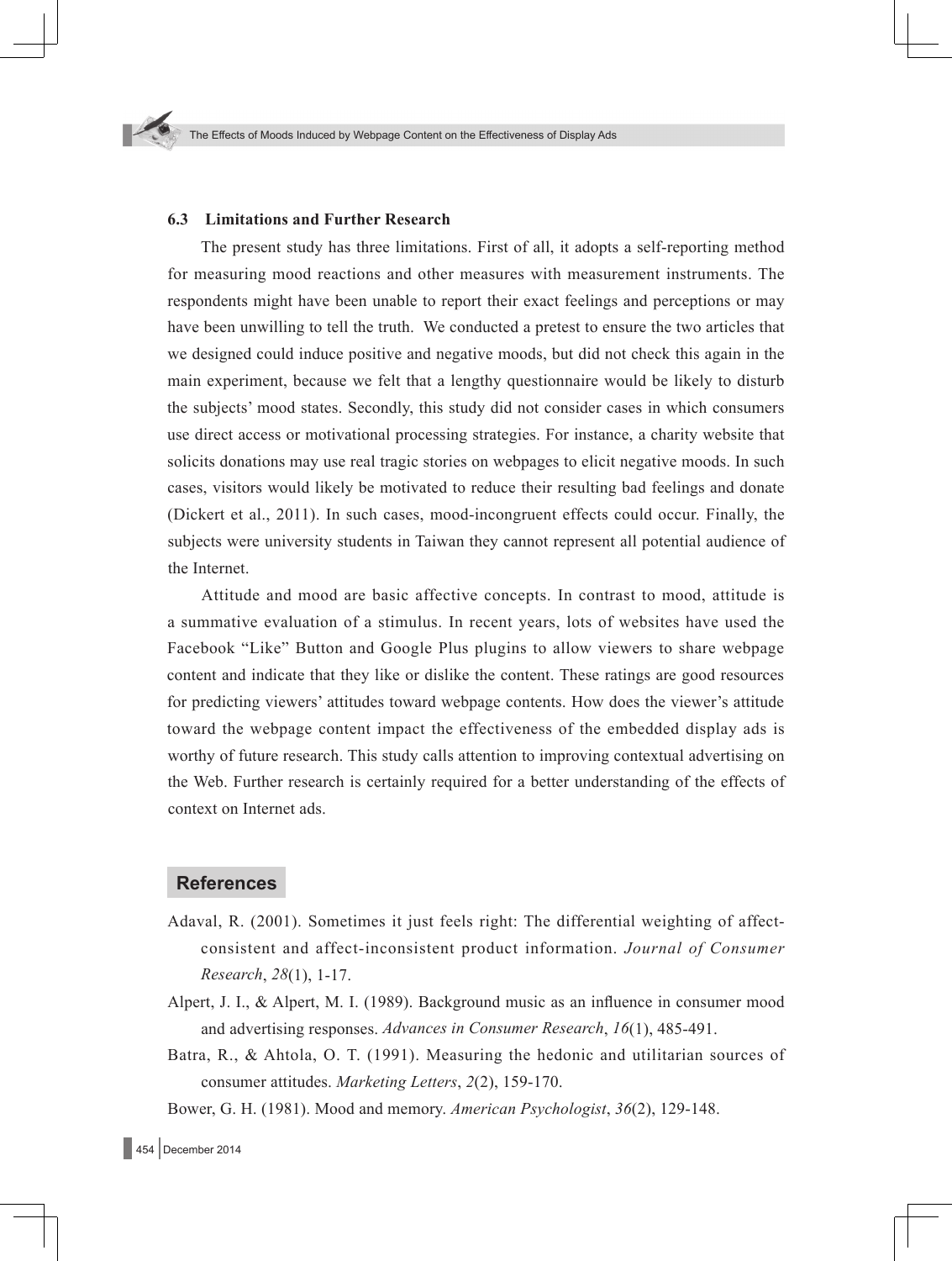- Burns, K. S., & Lutz, R. J. (2006). The function of format: Consumer responses to six online advertising formats. *Journal of Advertising*, *35*(1), 53-63.
- Cacioppo, J. T., Petty, R. E., Chuan, F. K., & Rodriguez, R. (1986). Central and peripheral routes to persuasion: An individual difference perspective. *Journal of Personality and Social Psychology*, *51*(5), 1032-1043.
- Cheng, F.-F., Wu, C.-S., & Yen, D. C. (2009). The effect of online store atmosphere on consumer' emotional responses - An experimental study of music and colour. *Behaviour & Information Technology*, *28*(4), 323-334.
- Cheung, M., Luo, C., Sia, C., & Chen, H. (2009). Credibility of electronic word-of-mouth: Informational and normative determinants of on-line consumer recommendations. *International Journal of Electronic Commerce*, *13*(4), 9-38.
- Cho, C.-H. (2003). Factors influencing clicking of banner ads on the WWW. *Cyberpsychology & Behavior*, *6*(2), 201-215.
- Choi, S. M., & Rifon, N. J. (2002). Antecedents and consequences of web advertising credibility: A study of consumer response to banner ads. *Journal of Interactive Advertising*, *3*(1), 12-24.
- Chun, K. Y., & Song, J. H. (2014). Are contextual advertisements efifective? The moderating role of complexity in banner advertising. *International Journal of Advertising*, *33*(2), 351-371.
- Clark, M., & Isen, A. (1982). Toward understanding the relationship between feeling states and social behavior. In Hastrof, A., & Isen, A. (Eds.), *Cognitive social phychology* (73-103). New York: Elsevier.
- Deane, J., & Pathak, P. (2009). Ontological analysis of web surf history to maximize the click-through probability of web advertisements. *Decision Support Systems*, *47*(4), 364-373.
- Dens, N., & Pelsmacker, P. D. (2010). Consumer response to different advertising appeals for new products: The moderating influence of branding strategy and product category involvement. *Journal of Brand Management*, *18*(1), 50-65.
- Dhar, R., & Wertenbroch, K. (2000). Consumer choice between hedonic and utilitarian goods. *Journal of Marketing Research*, *37*(1), 60-71.
- Dickert, S., Sagara, N., & Slovic, P. (2011). Affective motivations to help others: A twostage model of donation decisions. *Journal of Behavioral Decision Making*, *24*(4), 361-376.
- Ding, C. G., & Lin, C.-H. (2012). How does background music tempo work for online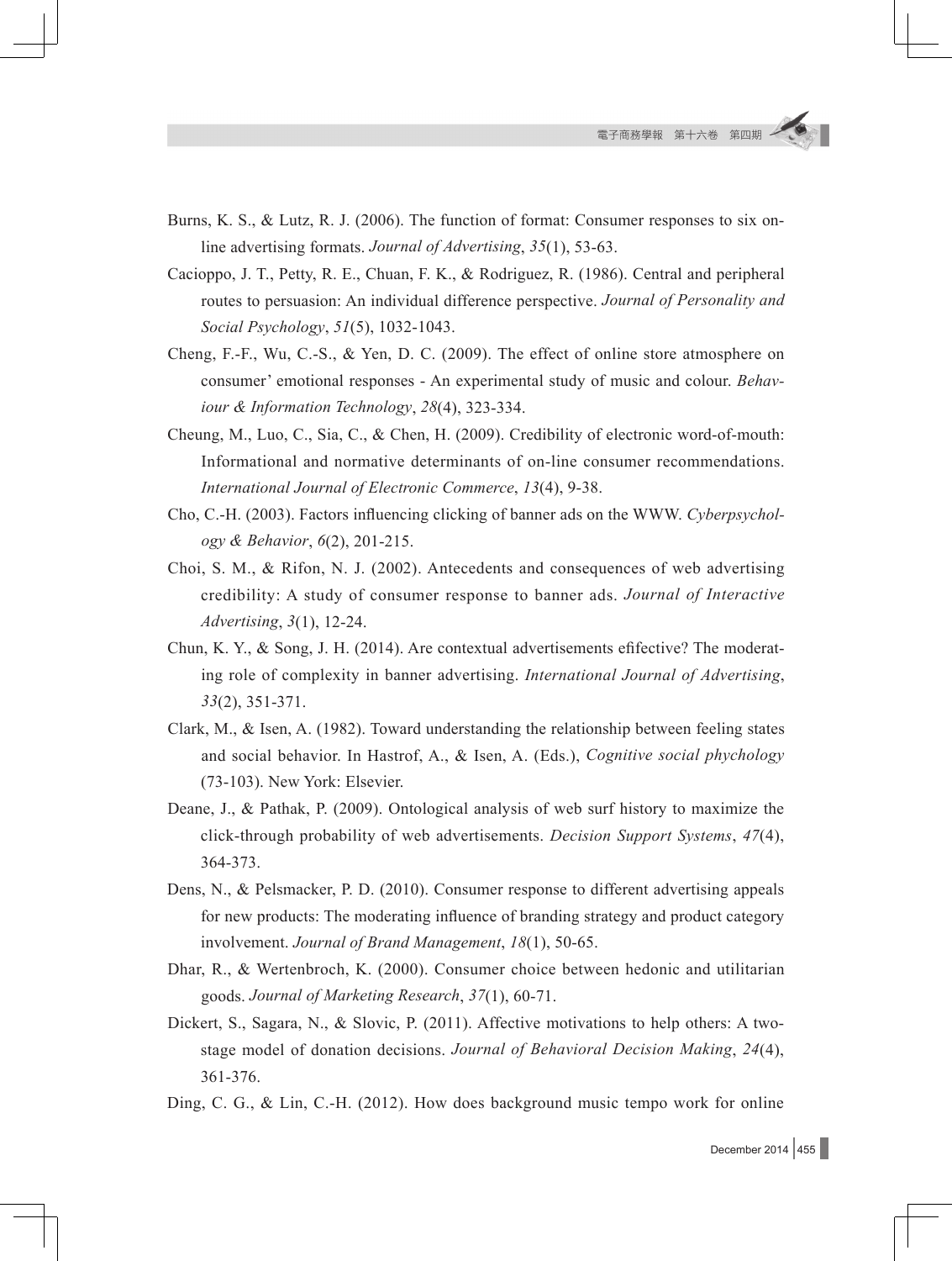shopping? *Electronic Commerce Research and Applications*, *11*(3), 299-307.

- Edell, J. A., & Burke, M. C. (1987). The power of feelings in understanding advertising effects. *Journal of Consumer Research*, *14*(3), 421-433.
- Forgas, J. P. (1995). Mood and judgment: The affect infusion model (AIM). *Psychological Bulletin*, *117*(1), 39-66.
- Fredricksen, C. (2012). *US digital ad spending to top \$37 billion in 2012 as market consolidates*. Retrieved October 10, 2013, from http://www.emarketer.com/newsroom/ index.php/digital-ad-spending-top-37-billion-2012-market-consolidates/
- Friedman, W. (December 3, 2010). Americans ignore internet ads far more than TV. *Media Daily News*. Retrieved August 27, 2013, from http://www.mediapost.com/publications/article/140536/americans-ignore-internet-ads-far-more-than-tv.html
- Gardner, M. P. (1985). Mood states and consumer behavior: A critical review. *Journal of Consumer Research*, *12*(3), 281-300.
- Gardner, M. P., & Hill, R. P. (1988). Consumers' mood states: Antecedents and consequences of experiential versus informational strategies for brand choice. *Psychology & Marketing*, *5*(2), 169-182.
- Gardner, M. P., & Wilhelm, F. O., Jr. (1987). Consumer responses to ads with positive vs. negative appeals: Some mediating effects of context-induced mood and congruency between context and ad. *Current Issues & Research in Advertising*, *10*(1), 81-98.
- Geddes, B. (2012). *Advanced Google AdWords*. New York: John Wiley & Sons.
- Geuens, M., Pelsmacker, P. D., & Faseur, T. (2011). Emotional advertising: Revisiting the role of product category. *Journal of Business Research*, *64*(4), 418-426.
- Goldberg, M. E., & Gorn, G. J. (1987). Happy and sad TV programs: How they affect reactions to commercials. *Journal of Consumer Research*, *14*(3), 387-403.
- Hadjimarcou, J., & Marks, L. J. (1994). An examination of the effects of context-induced mood states on the evaluation of a "feel-good" product: The moderating role of product type and the consistency effects model. *Advances in Consumer Research*, *21*(1), 509-513.
- Hsu, H.-Y., & Tsou, H. T. (2011). The effect of website quality on consumer emotional states and repurchases intention. *African Journal of Business Management*, *5*(15), 6195-6200.
- Huang, S.-l. (2011). Designing utility-based recommender systems for e-commerce: Evaluation of preference-elicitation methods. *Electronic Commerce Research and Applications*, *10*(4), 398-407.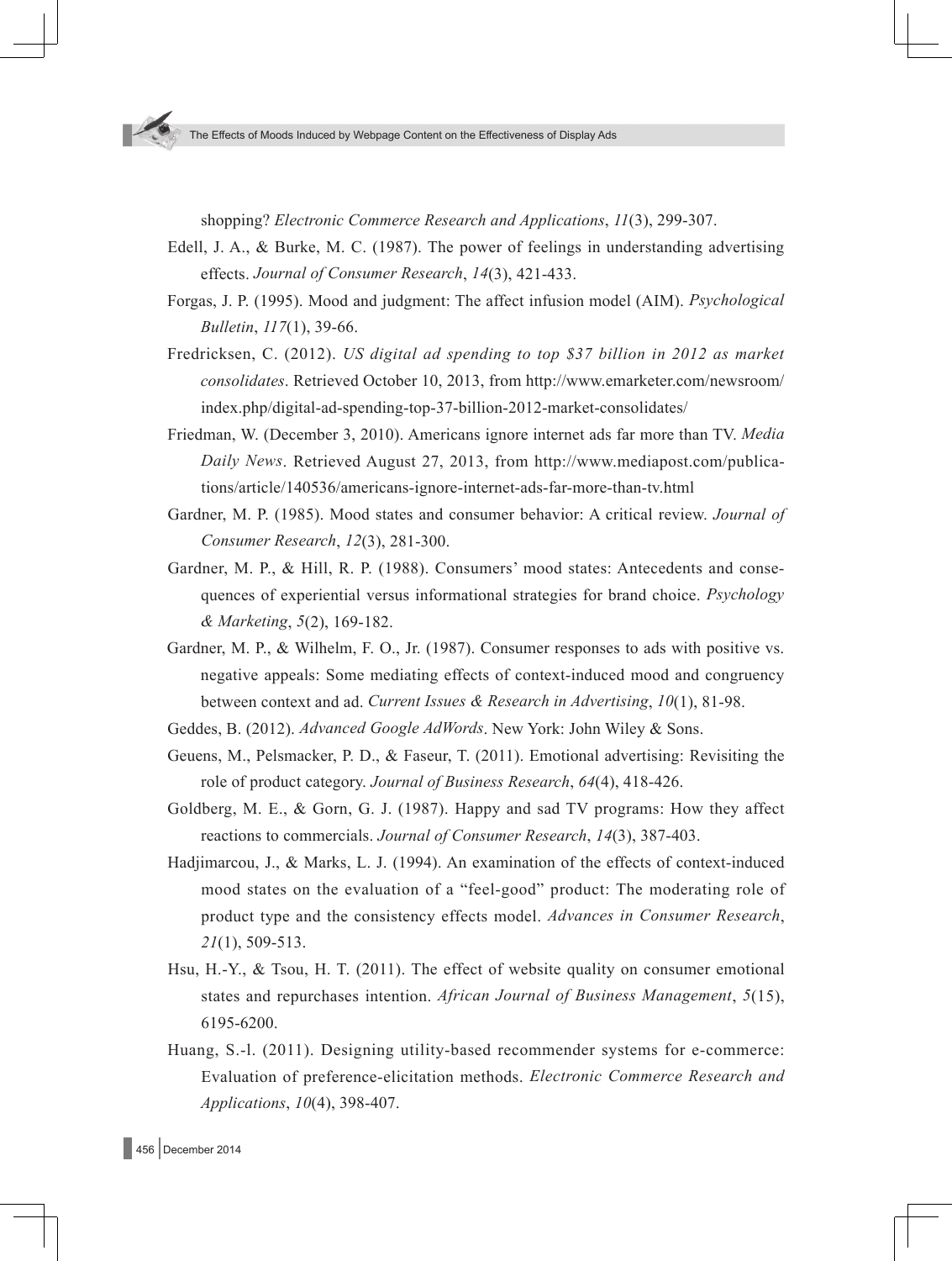- Huang, S.-l., & Chen, Y.-S. (2012). Developing document classifiers for recognizing article readers' affects*. Proceedings of the 2012 International Conference on Information Management*, Kaohsiung, Taiwan.
- Huang, S.-l., Lin, F.-r., & Yuan, Y. (2006). Understanding agent-based on-line persuasion and bargaining strategies: An empirical study. *International Journal of Electronic Commerce*, *11*(1), 85-115.
- Isen, A. M., & Daubman, K. A. (1984). The influence of affect on categorization. *Journal of Personality and Social Psychology*, *47*(6), 1206-1217.
- Jiang, Z., Chan, J., Tan, B. C. Y., & Chua, W. S. (2010). Effects of interactivity on website involvement and purchase intention. *Journal of the Association for Information Systems*, *11*(1), 34-59.
- Kamins, M. A., Marks, L. J., & Skinner, D. (1991). Television commercial evaluation in the context of program induced mood: Congruency versus consistency effects. *Journal of Advertising*, *20*(2), 1-14.
- Kempf, D. S. (1999). Attitude formation from product trial: Distinct roles of cognition and affect for hedonic and functional products. *Psychology & Marketing*, *16*(1), 35-50.
- Kim, J.-H., Kim, M., & Lennon, S. J. (2009). Effects of web site atmospherics on consumer responses: Music and product presentation. *Direct Marketing: An International Journal of Advertising*, *3*(1), 4-19.
- Laurent, G., & Kapferer, J.-N. (1985). Measuring consumer involvement profiles. *Journal of Marketing Research*, *22*(1), 41-53.
- Li, J., Xu, Y., Xiong, H., & Wang, Y. (2010). Chinese text emotion classification based on emotion dictionary*. Proceedings of the 2010 IEEE 2nd Symposium on Web Society*, Beijing, China.
- Lin, Y.-L., & Chen, Y.-W. (2009). Effects of ad types, positions, animation lengths, and exposure times on the click-through rate of animated online advertisings. *Computers & Industrial Engineering*, *57*(2), 580-591.
- Mathur, M., & Chattopadhyay, A. (1991). The impact of moods generated by television programs on responses to advertising. *Psychology & Marketing*, *8*(1), 59-77.
- Mittal, B. (1995). A comparative analysis of four scales of consumer involvement. *Psychology & Marketing*, *12*(7), 663-682.
- Moore, R. S., Stammerjohan, C. A., & Coulter, R. A. (2005). Banner advertiser-web site context congruity and color effects on attention and attitudes. *Journal of Advertising*, *34*(2), 71-84.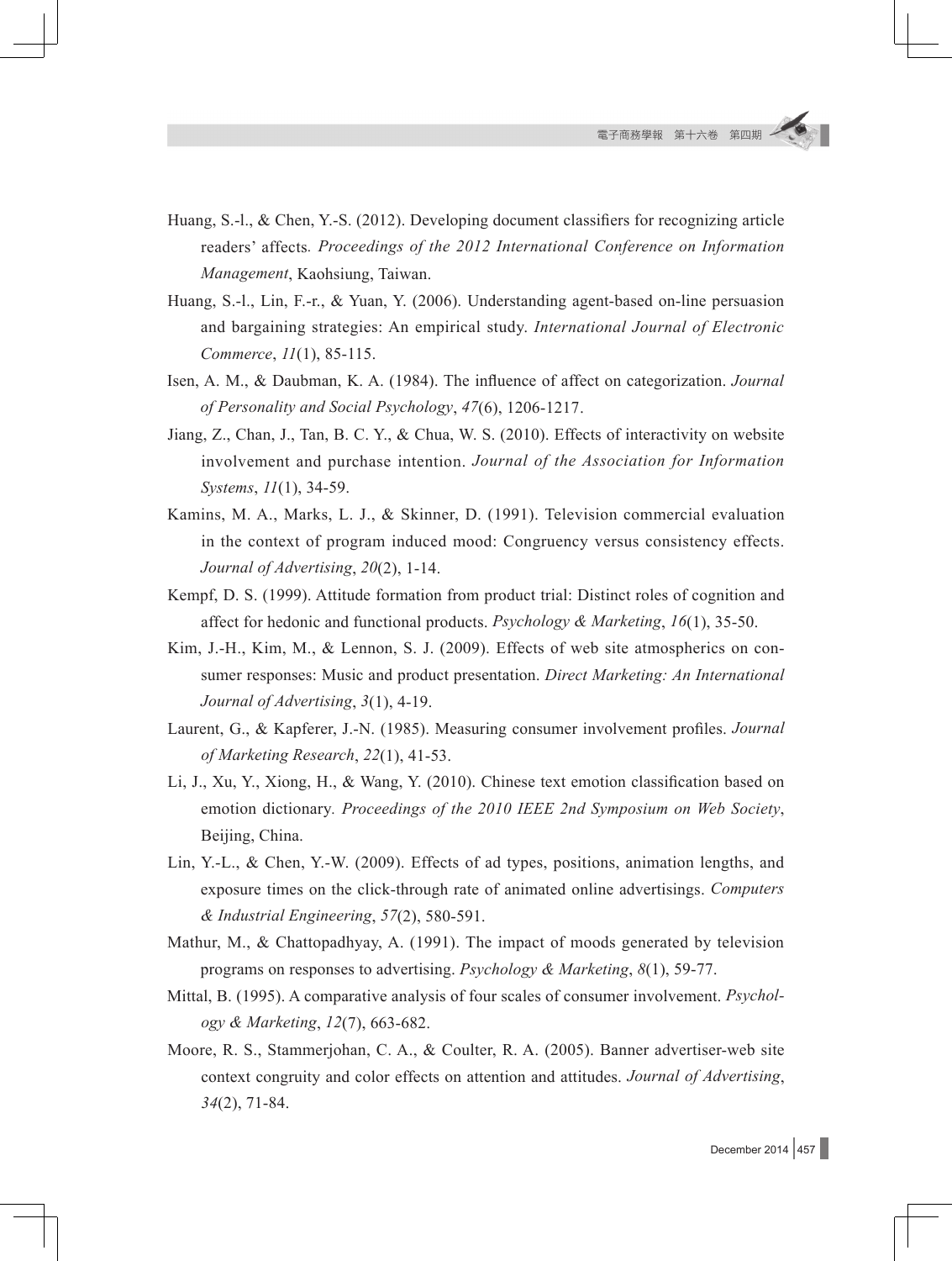- Nagar, K. (2009). Advertising effectiveness in different media: A comparison of web and television advertising. *IIMB Management Review*, *21*(3), 245-260.
- Parboteeah, D. V., Valacich, J. S., & Wells, J. D. (2009). The influence of website characteristics on a consumer's urge to buy impulsively. *Information Systems Research*, *20*(1), 60-78.
- Park, H. S., Levine, T. R., Kingsley Westerman, C. Y., Orfgen, T., & Foregger, S. (2007). The effects of argument quality and involvement type on attitude formation and attitude change: A test of dual-process and social judgment predictions. *Human Communication Research*, *33*(1), 81-102.
- Park, J., Stoel, L., & Lennon, S. J. (2008a). Cognitive, affective and conative responses to visual simulation: The effects of rotation in online product presentation. *Joumal of Consumer Behaviour*, *7*(1), 72-87.
- Park, T., Shenoy, R., & Salvendy, G. (2008b). Effective advertising on mobile phones: A literature review and presentation of results from 53 case studies. *Behaviour & Information Technology*, *27*(5), 355-373.
- Petty, R. E., Cacioppo, J. T., & Schumann, D. (1983). Central and peripheral routes to advertising effectiveness: The moderating role of involvement. *Journal of Consumer Research*, *10*(2), 135-146.
- Piron, F. (1991). Defining impulse purchasing. *Advances in Consumer Research*, *18*(1), 509-514.
- Spies, K., Hesse, F., & Loesch, K. (1997). Store atmosphere, mood and purchasing behavior. *International Journal of Research in Marketing*, *14*(1), 1-17.
- Swinyard, W. R. (1993). The effects of mood, involvement, and quality of store experience on shopping intentions. *Journal of Consumer Research*, *20*(2), 271-280.
- Teng, M. H., & Chang, S. H. (2006). A hierarchical model for the comorbidity of GAD and depressive disorder. *Chinese Journal of Psychology*, *48*(2), 203-218.
- Tung, W., Moore, R., & Engelland, B. (2006). Exploring attitudes and purchase intentions in a brand-oriented, highly interactive web site setting. *Marketing Management Journal*, *16*(2), 94-106.
- Verhagen, T., & van Dolen, W. (2011). The influence of online store beliefs on consumer online impulse buying: A model and empirical application. *Information & Management*, *48*(8), 320-327.
- Wang, K., Wang, E. T. G., & Farn, C.-K. (2009). Influence of web advertising strategies, consumer goal-directedness, and consumer involvement on web advertising effective-

458 December 2014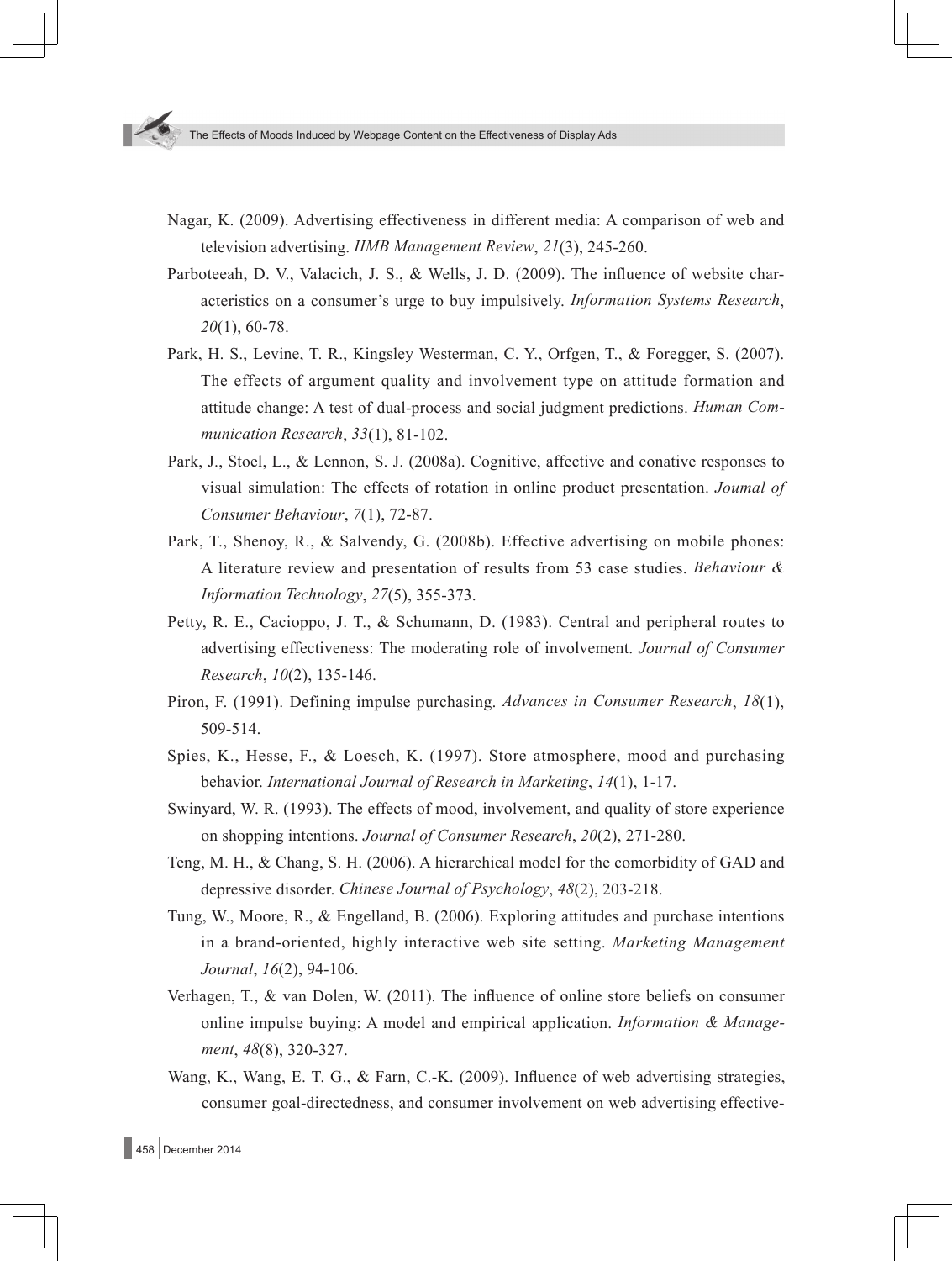ness. *International Journal of Electronic Commerce*, *13*(4), 67-95.

- Wang, Y., & Sun, S. (2010). Assessing beliefs, attitudes, and behavioral responses toward online advertising in three countries. *International Business Review*, *19*(4), 333-344.
- Watson, D., Clark, L. A., & Tellegen, A. (1988). Development and validation of brief measures of positive and negative affect: The PANAS scales. *Journal of Personality and Social Psychology*, *54*(6), 1063-1070.
- Yang, C., Lin, K. H.-Y., & Chen, H.-H. (2007). Emotion classification using web blog corpora*. Proceedings of IEEE/WIC/ACM International Conference on Web Intelligence*, Silicon Valley, California, USA.
- Zaichkowsky, J. L. (1994). The personal involvement inventory: Reduction, revision, and application to advertising. *Journal of Advertising*, *23*(4), 59-70.